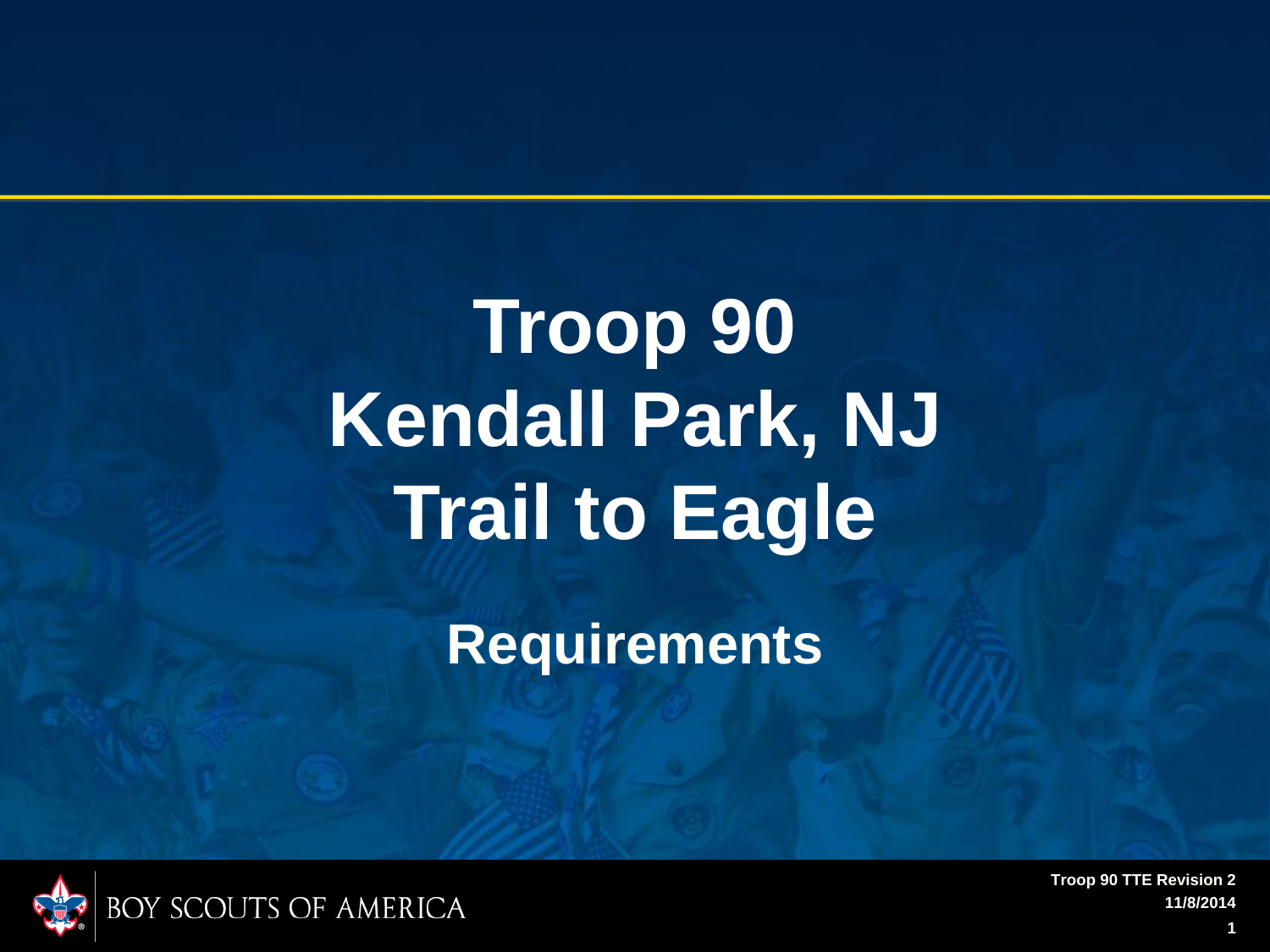## Eagle Requirements

- All Eagle Scout rank advancement requirements must be completed prior to the Scout's eighteenth (18th) birthday, except for the board of review.
- 21 Merit Badges minimum (including the 13 Eagle Required).
- As a Life Scout serve actively for a period of six months, and demonstrate leadership in one or more positions of responsibility.
- While a Life Scout, plan, develop, and give leadership to others in a service project helpful to any religious institution, any school, or community. The plan should first be discussed with one of the Troop Eagle advisors to determine if your project meets all the BSA guidelines.

**NOTE: THE EAGLE SCOUT LEADERSHIP SERVICE PROJECTS IS THE SCOUT'S PROJECT. PARENTS MAY ASSIST BUT IT IS THE SCOUT'S RESPONSIBILITY TO PLAN, EXECUTE, WRITE**‐**UP THE PROJECT.**

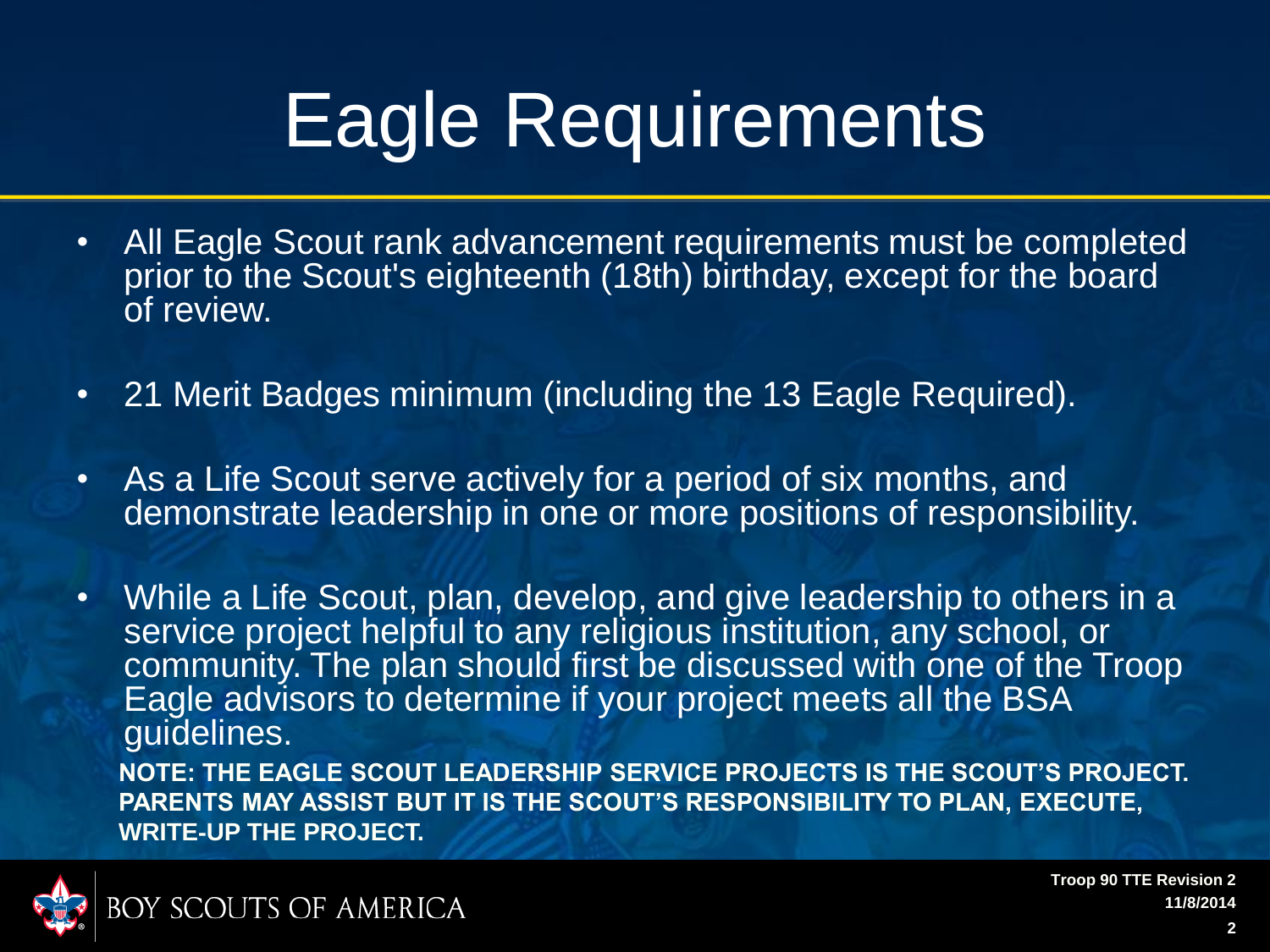## Eagle Requirements

- The Scout must request letters from six references (five if no employer, and parent if no organized religious association).
- The candidate shall prepare a statement of his ambitions and life purpose.
- The candidate shall prepare a listing of positions of responsibility held in his religious institution, school, sports, community, camp, and other organizations during which he demonstrated responsibility and leadership skills. The list shall include honors, awards, and recognition received during this service.

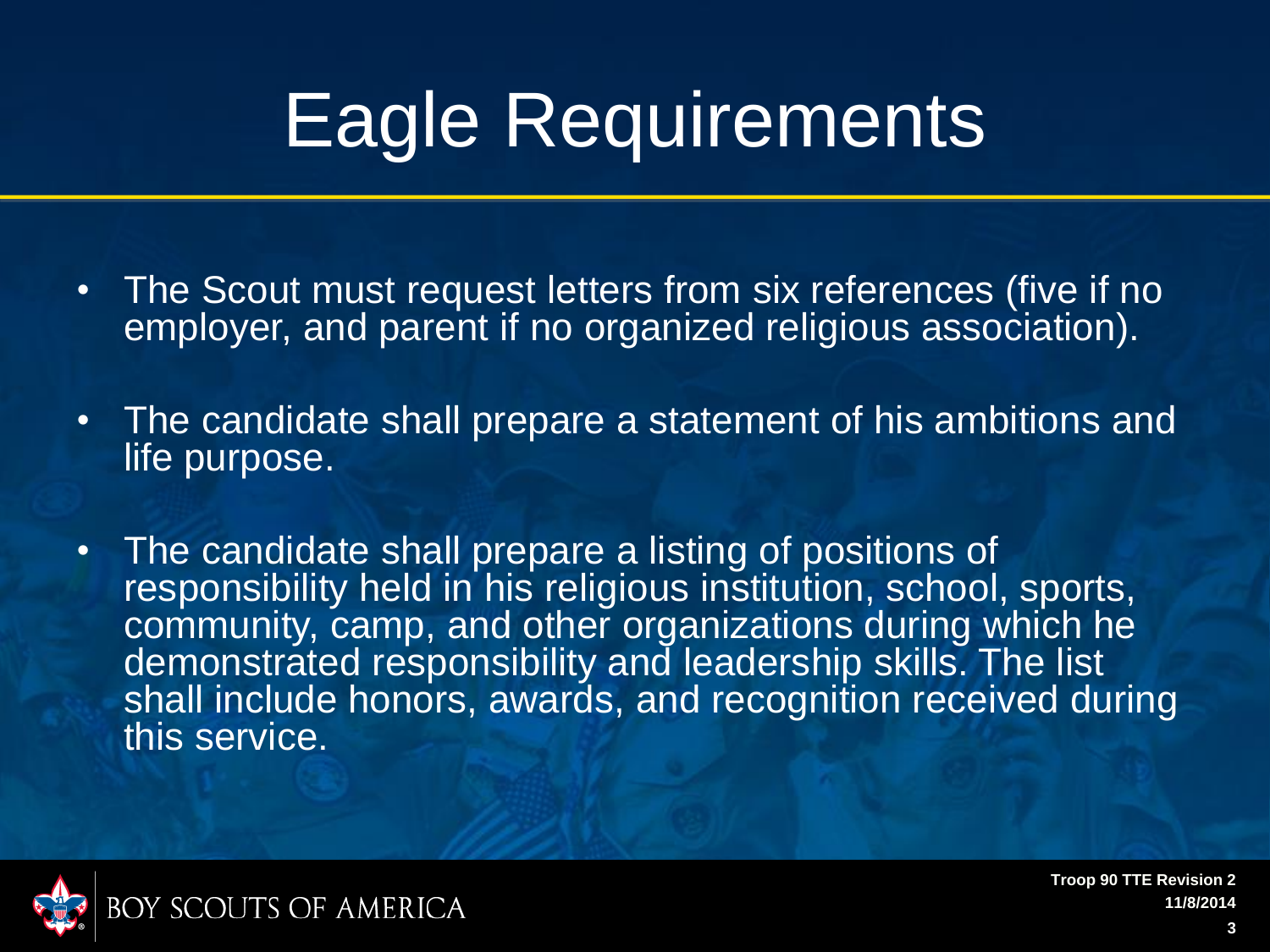## Eagle Requirements

- Complete the Eagle Scout Verification request form. (located on Monmouth Council Website under Advancements/Eagle)
	- Certify with the Registrar at Council
	- Once certified Registrar will email your Eagle Application to you all filled in.
- Take part in a Scoutmaster conference.
- Take part in a Eagle Scout Board of Review consisting of:
	- One or two District Representatives
	- Troop Representatives (typically T90 Eagle Advisor, Advancement Chair, Committee Chair (any Committee Members can attend)
	- Scoutmaster (silent observer)

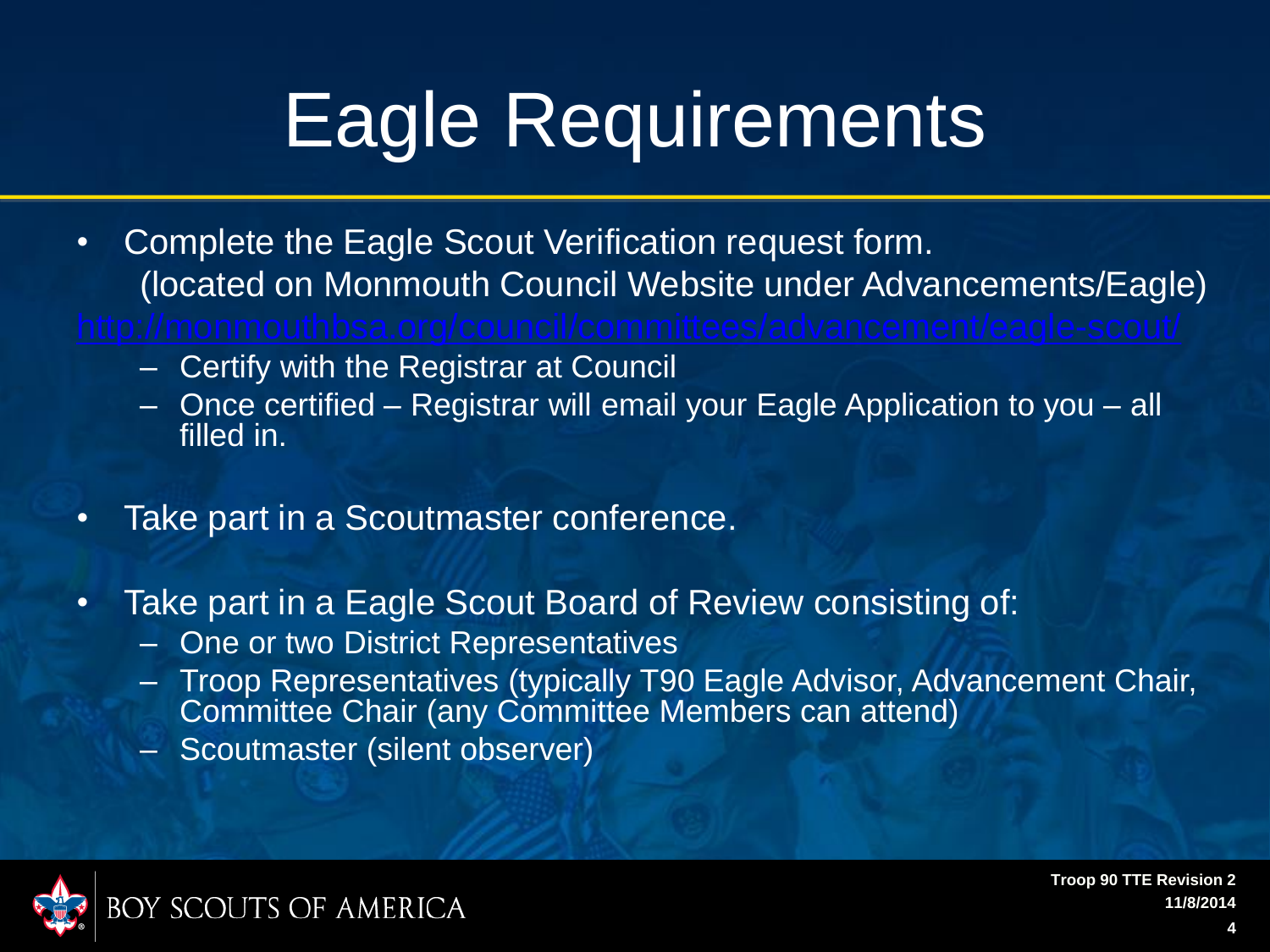# Trail to Eagle – Board of Review

District will run the Eagle Scout Board of Review, where the Scout must "Be Prepared" to discuss:

- Scouting experiences both within the Troop and outside the Troop
- Leadership positions both within the Troop and outside the Troop
- Merit badges
- Eagle Project (LEADERSHIP!!)

#### **BOR Guidance**

- The BOR is not looking for Yes/No answers. Scouts are expected to expand on all answers.
- Remember Full Class A Uniform:
	- Scout Uniform (correct Rank patch on the shirt)
	- Scout Socks and Dress Shoes/Hiking Boots (no sneakers)
	- Neckerchief
	- Merit Badge Sash (with all merit badges attached)
	- Order of the Arrow Sash (if appropriate)

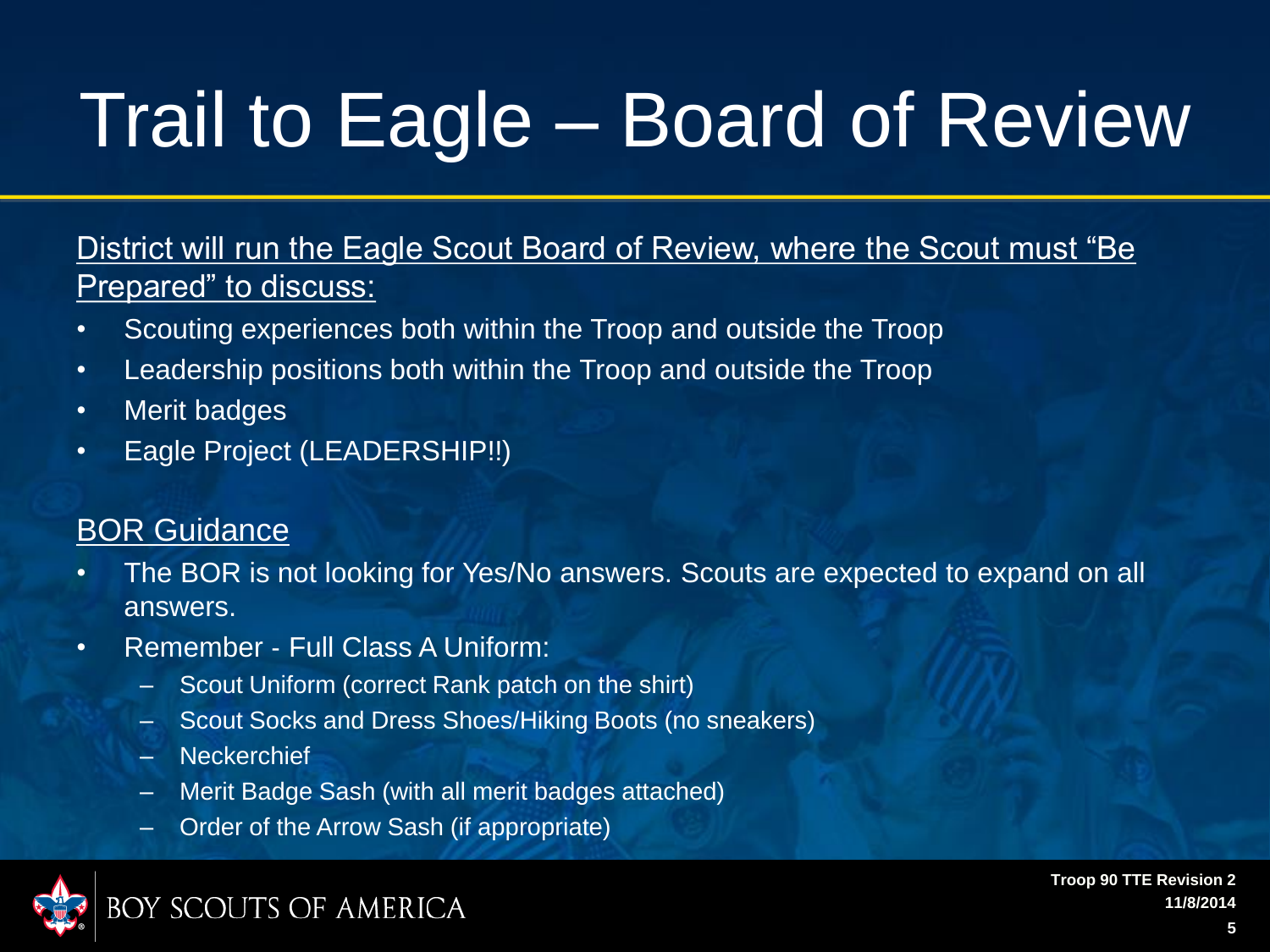# Trail to Eagle – Board of Review

### Scouts are to bring to the Board of Review:

- Scout Handbook
- Eagle Application (from Council Registrar) all signed!
- Original copy of the Eagle Workbook and four (4) additional copies.
- Copies of Blue Cards (hopefully you have been keeping them in a binder). Blue Cards are not mandatory (but still good to bring).
- All the requested letters of reference

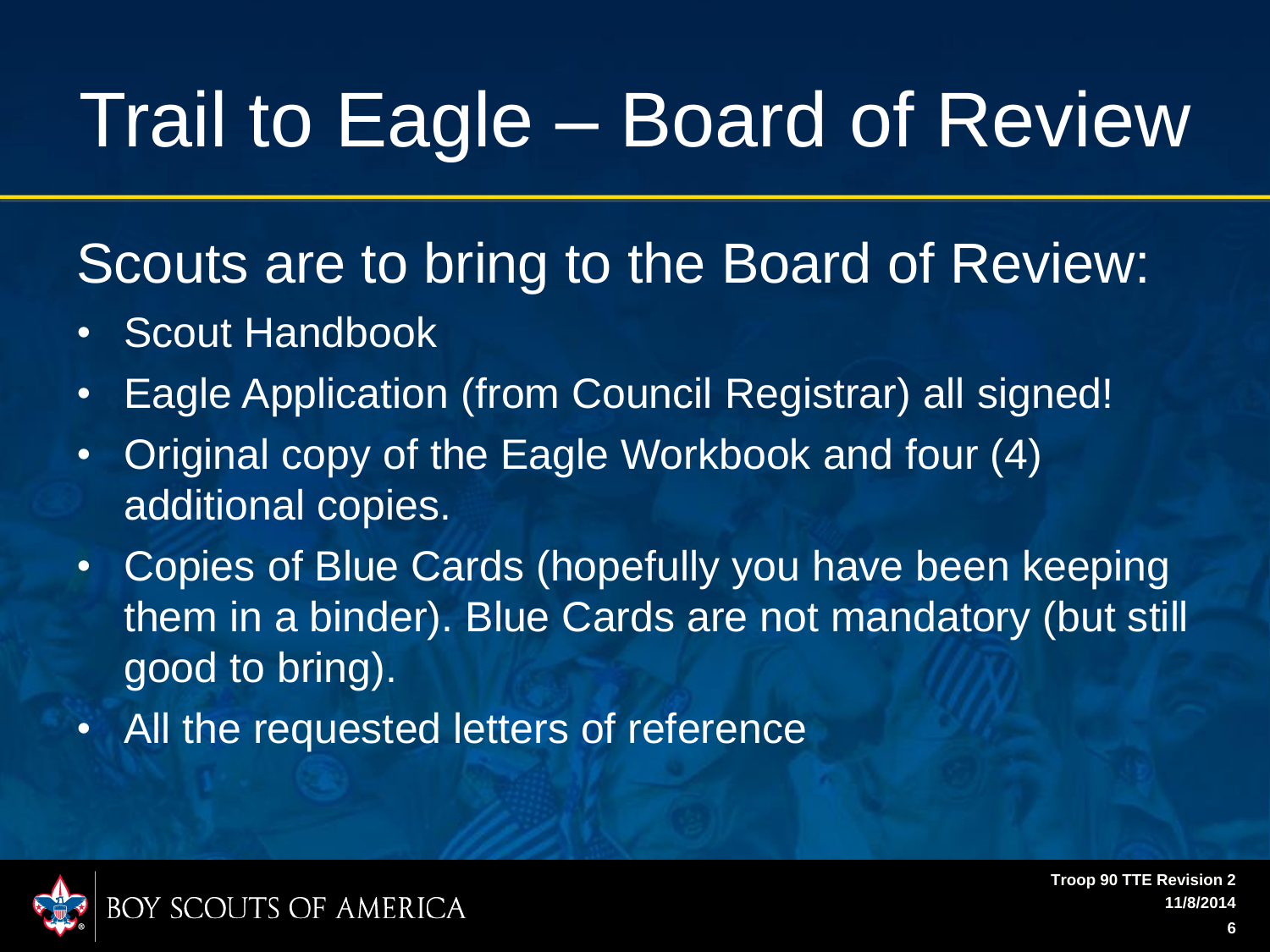# Eagle Scout Leadership Service Project ‐ Proposal

#### Project Description

Definitive description of the project, what group will benefit and why the project will be of benefit to the group.

#### Project Details

- Detailed description including present condition, method, materials, time schedule and estimated costs
- Describe how funding will be obtained
- Describe how volunteers will be recruited
- Describe how the Scout will lead the project
- Describe any safety hazards and explain how the Scout will ensure the safety of those carrying out the project
- Follow up (if applicable) who will maintain the "end result" going forward
- Describe Contingencies, Contingencies, Contingencies . . .
- Time, Materials, Volunteers & Funding

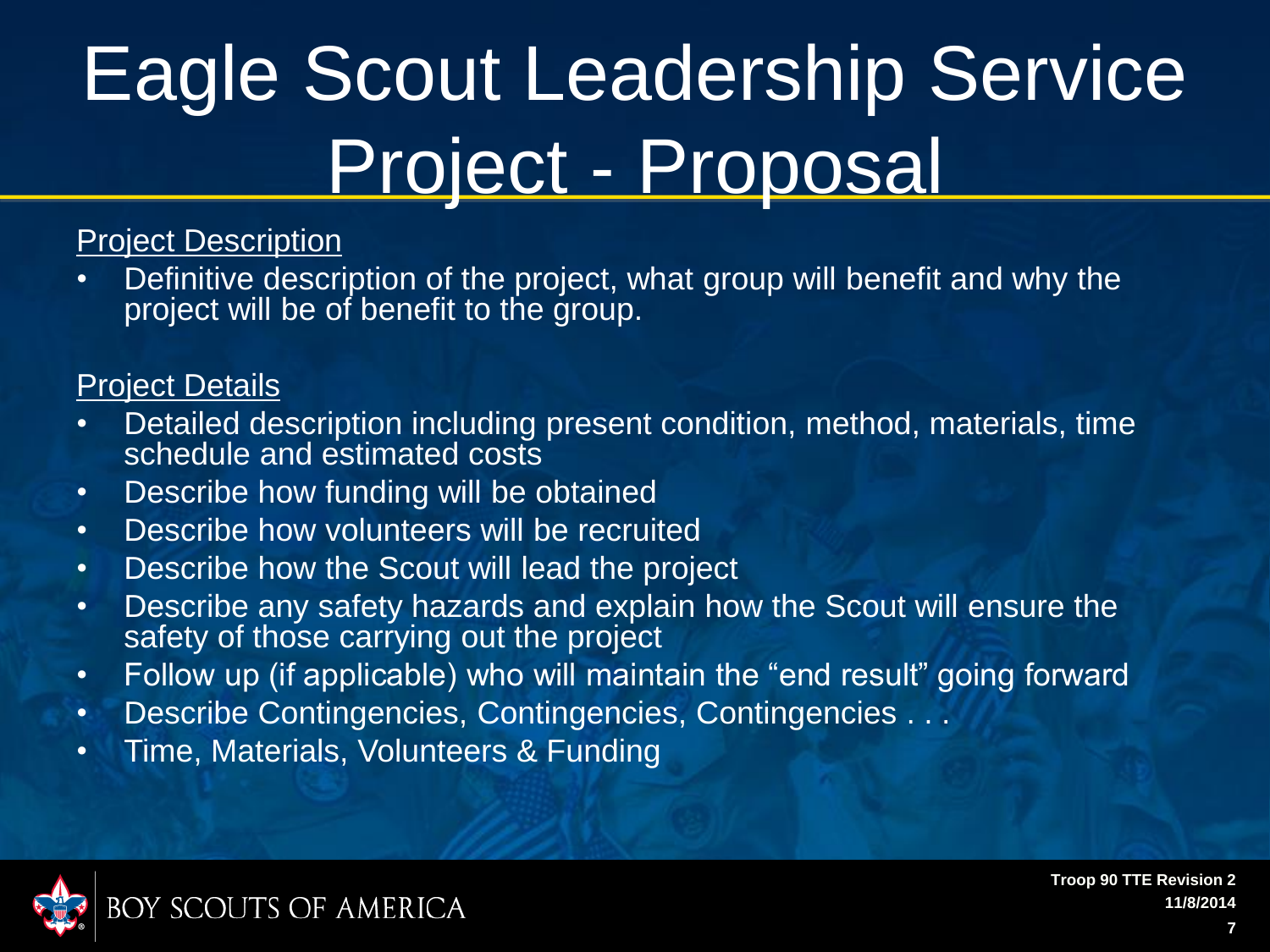# Eagle Scout Leadership Service Project ‐ Proposal

After completing the proposal, have it reviewed by the Troop Committee/Eagle Advisor for approval. Once reviewed and accepted, get the required signatures to submit (a hard copy) to the District Representative for approval to begin the project.

### Project Helps:

- **Project Time Line**
- Materials and Supplies List
- Tools List
- Site Diagrams/Surveys
- "Step by Step" instructions (blue prints) if constructing items
- Safety Guidelines
- Leadership Matrix
- Photographs of the area before beginning project (before/after photographs provide a clear example of the project effort).

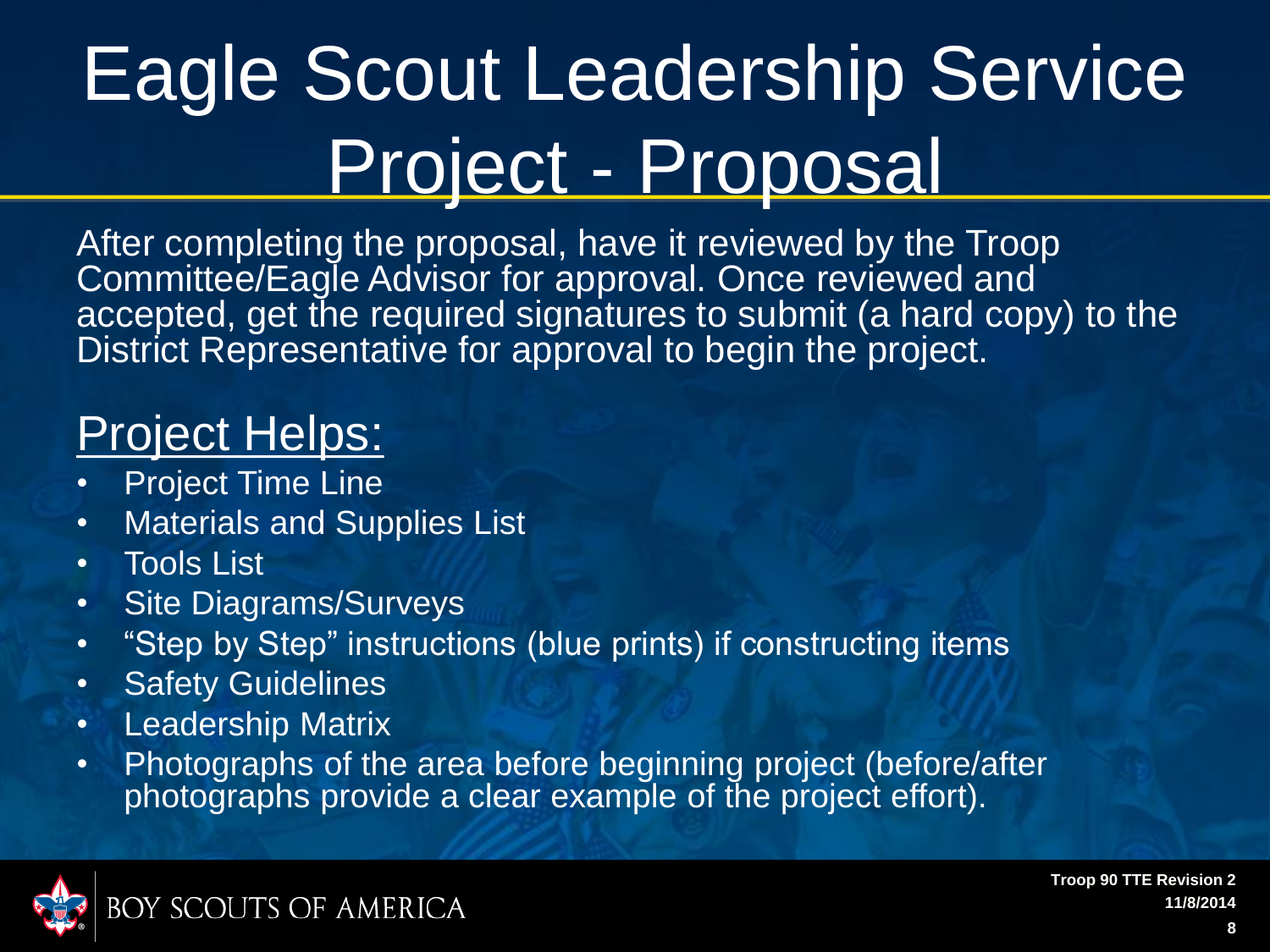# Eagle Scout Leadership Service Project ‐ Proposal

### Approval Signatures for Project Proposal

- Unit Committee Chair
- Scoutmaster
- Beneficiary
- **District**

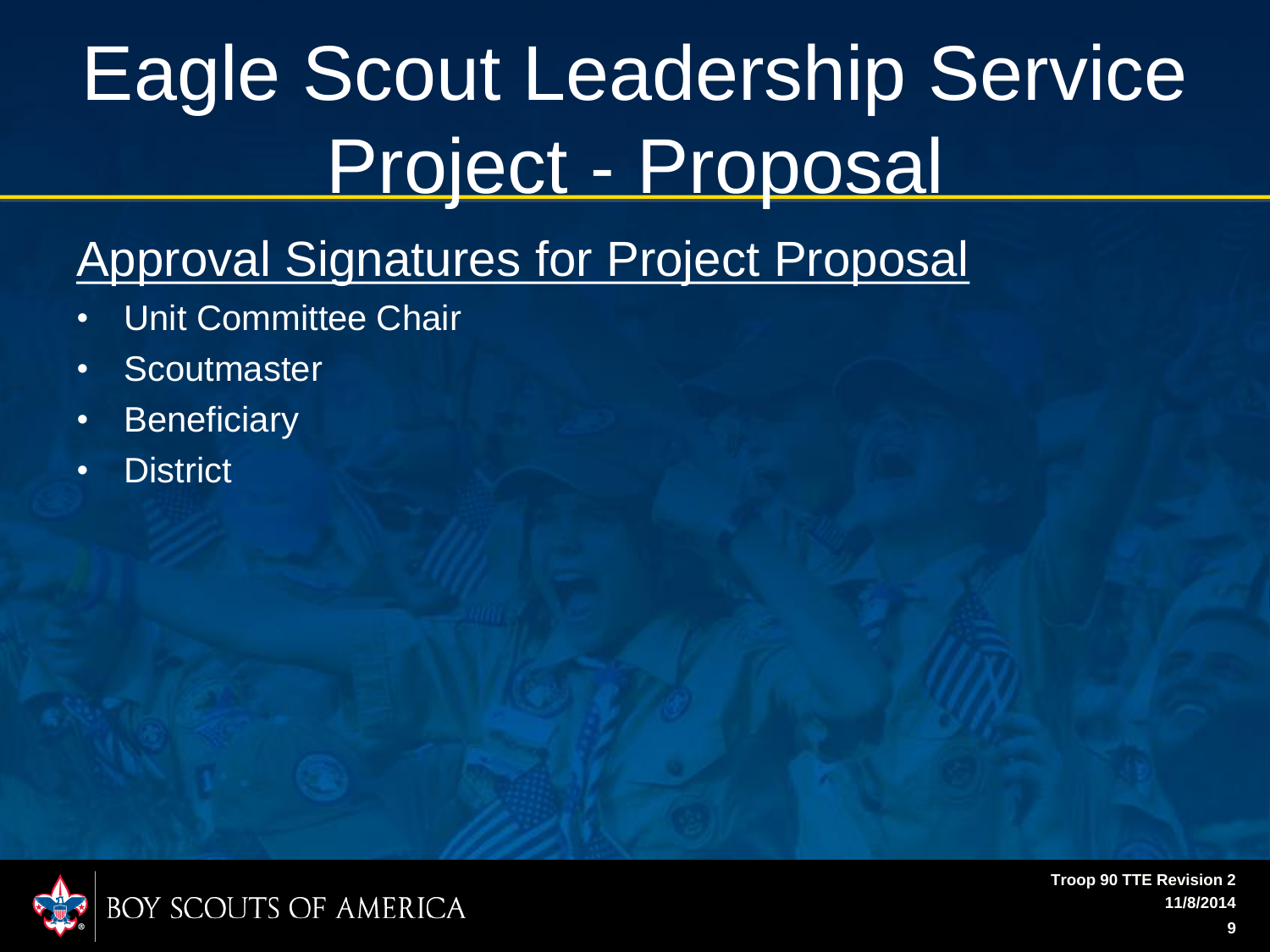## Eagle Scout Leadership Service Project- Final Plan

Use the workbook (Final Plan) to 'layout' your project in detail. Discuss any questions or comments with your Troop Eagle Advisor. Make your Final Plan - one that could be used by an outsider to lead your project. (i.e. – say you became sick before your work project and you could not be there…. if written correctly – anyone can step in and carry out the project).

#### **Carry Out the Project**

#### **Progress of your project.**

• Keep a record of each day's progress and provide a "day to day" summary of how the project progressed; include both successes and challenges.

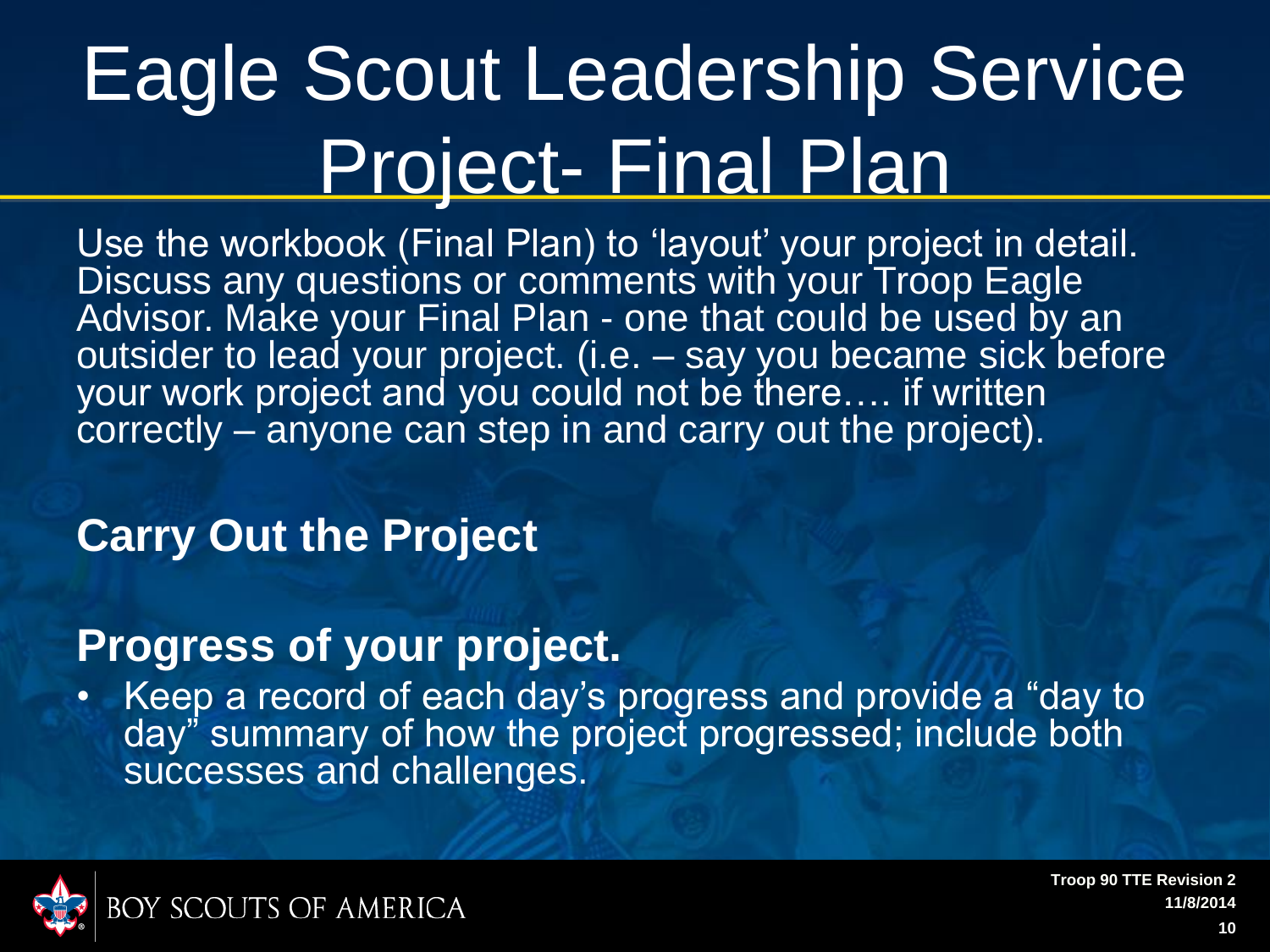# Eagle Scout Leadership Service Project- Final Plan

#### **Time:**

- Hours Scout Spent Working on the Project including: Planning/Execution/Write‐up
- Hours Spent by Other Scouts or Other Individuals Working on the Project

#### **Materials Required to complete the Project**

- Item Quantity
- Costs per item
- Total Costs
- Donated or purchased by and from what resource

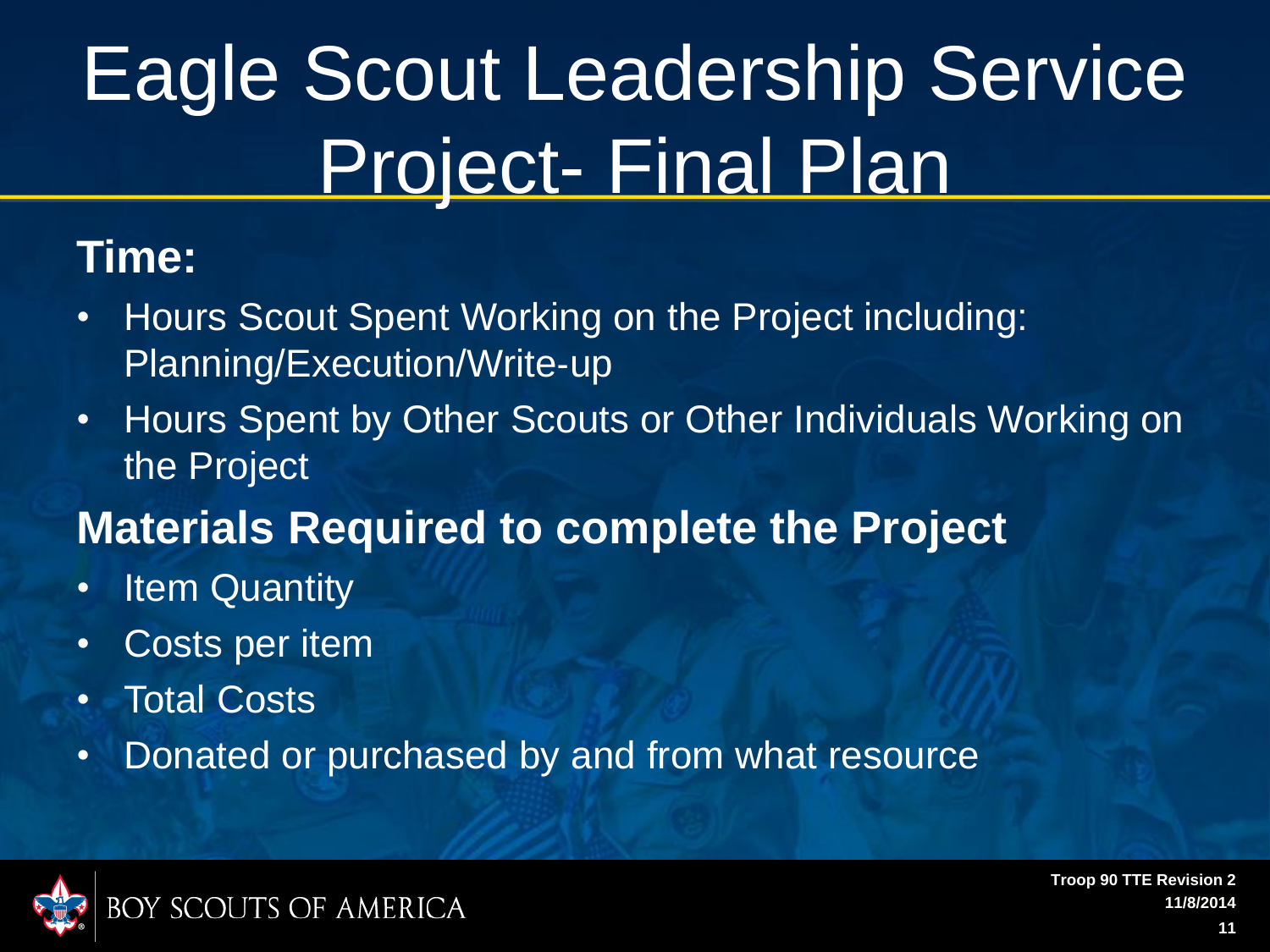# Eagle Scout Leadership Service Project- Final Plan

#### **Change**

• Document "all" change. Indicate the issue/change, the reason for the change and how you overcame the change.

#### **Approval Signatures for Project**

- **Unit Leader**
- Beneficiary

Remember: Demonstrating Leadership of Scouts & Leaders is very important. Even though there is not a required number of hours, Scouts should target 100+ total hours (Scouts, Leader, & Volunteers ‐ includes write‐up & prep time). Adding detail to the initial write‐up will add structure to the project, make the final write-up easier and will help during the Scout's Eagle Board of Review

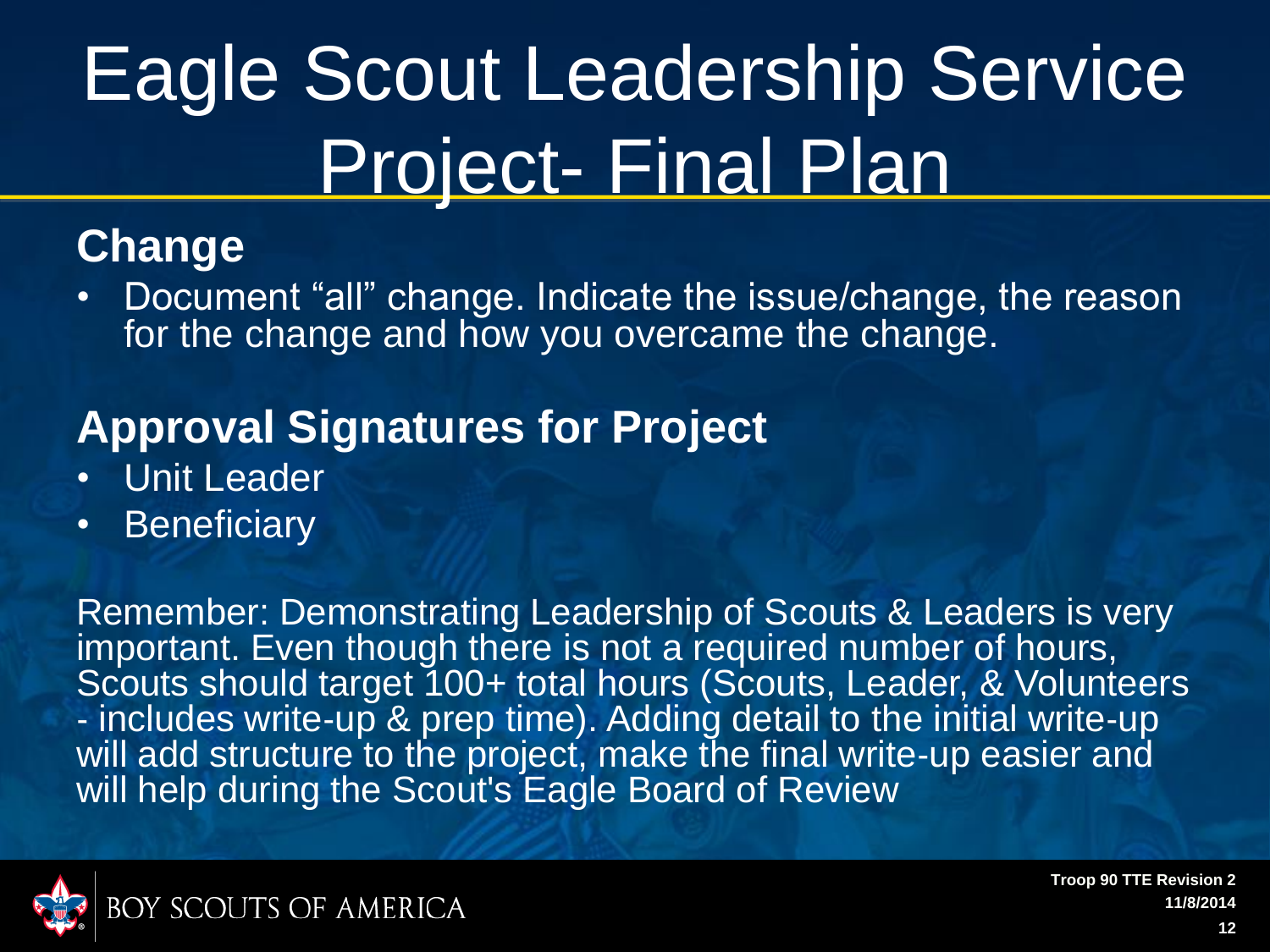# Eagle Scout Leadership Service Project ‐ Resources

**Several resources to help with the Scout's Eagle Project...**

- **Monmouth Council Website contains documents & guidelines to review:**
- **National Eagle Scout Association:**
- **MS Word version of the Eagle Leadership Service Project workbook (NESA)**

#### **Project Ideas:**

- **The WWW is a great source for project ideas (Google the subject). Several websites list past Eagle Projects that may help a Scout develop ideas of their own:**
- **<http://www.scatacook.org/EagleProjectLinks.htm>**

• **<http://www.nesa.org/projects.html>**

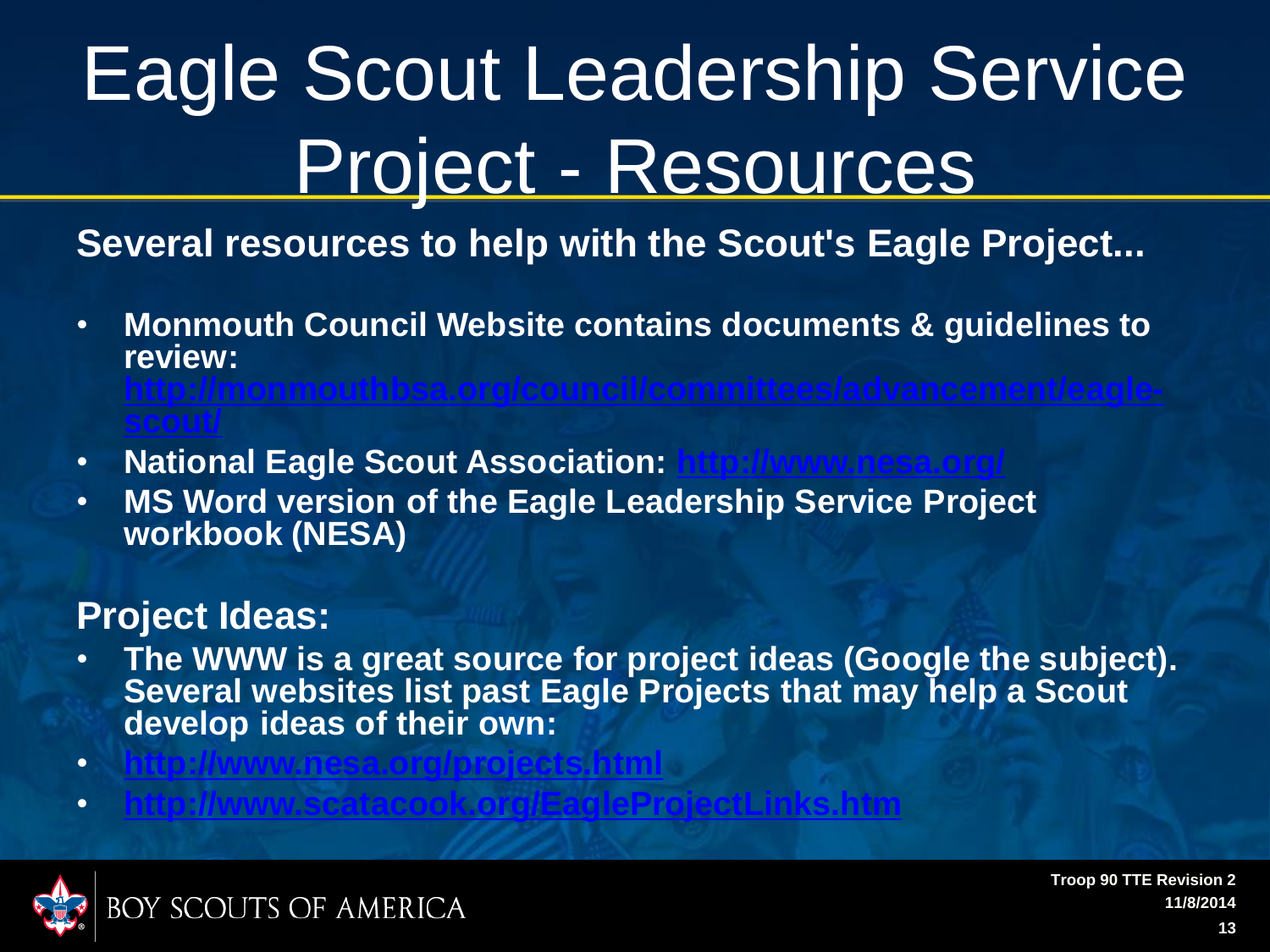# Eagle Scout Leadership Service Project ‐ Resources

**Several resources to help with the Scout's Eagle Project...**

- **South Brunswick and the neighboring area offer many opportunities for Eagle Projects. In addition to Community & Non Profit Organizations and Churches, the following are a few "Scout friendly" contacts for Eagle Project Ideas:**
	- **The Sand Hills Church and Troop 90.**
	- **South Brunswick Recreation & Parks Department** ‐ **Tom Morris, Director . (732) 329**‐**4000 x7681**
	- **Delaware and Raritan Canal Park** ‐ **Stephanie Fox** ‐ **609**‐**924**‐**5705**
	- **Rockingham House** ‐ **Division of Parks and Forestry. Site Director: Lisa Flick @ 609**‐**683**‐**7132 or email: rockingham1783@yahoo.com**

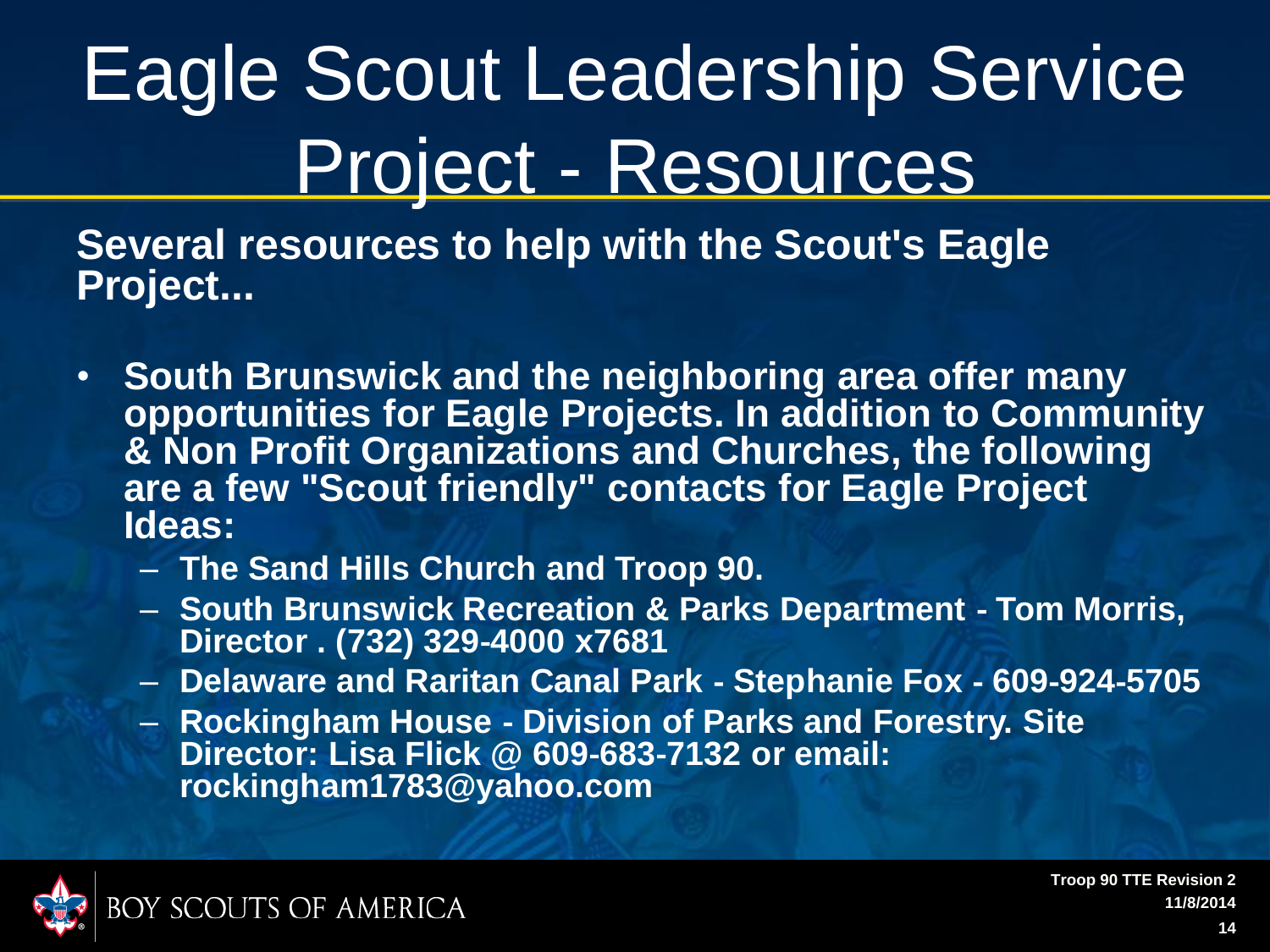Home > About the Council > Committees > Advancement Committee > Eagle Scout Advancement

#### **Eagle Scout Advancement**

- Eagle Scout Service Workbook图
- Eagle Verification Request Revised 07 16 2013 啊
- Eagle Scout Service Project Fundraiser Application Oct 2013
- NESA Scholarships 图
- Application for Alternative Eagle Scout Rank Merit Badges, No. 512-730
- Belated Eagle Scout Rank Application, No. 512-076 大
- Eagle Palm Application, No. 58-709 龙
- Eagle Scout Rank Application, No. 512-728
- New Expandable Eagle Scout Service Project Workbook, No. 512-927
- Navigating the Eagle Scout Service Project; Information for Project Beneficiaries  $\overrightarrow{V}$
- Request for Extension of Time to Earn Eagle Scout Rank, No. 512-077

#### **Letters of Recommendation**

- From Parent
- From Neighbor 人
- From Teacher
- From Employer 人
- From Religious Leader M

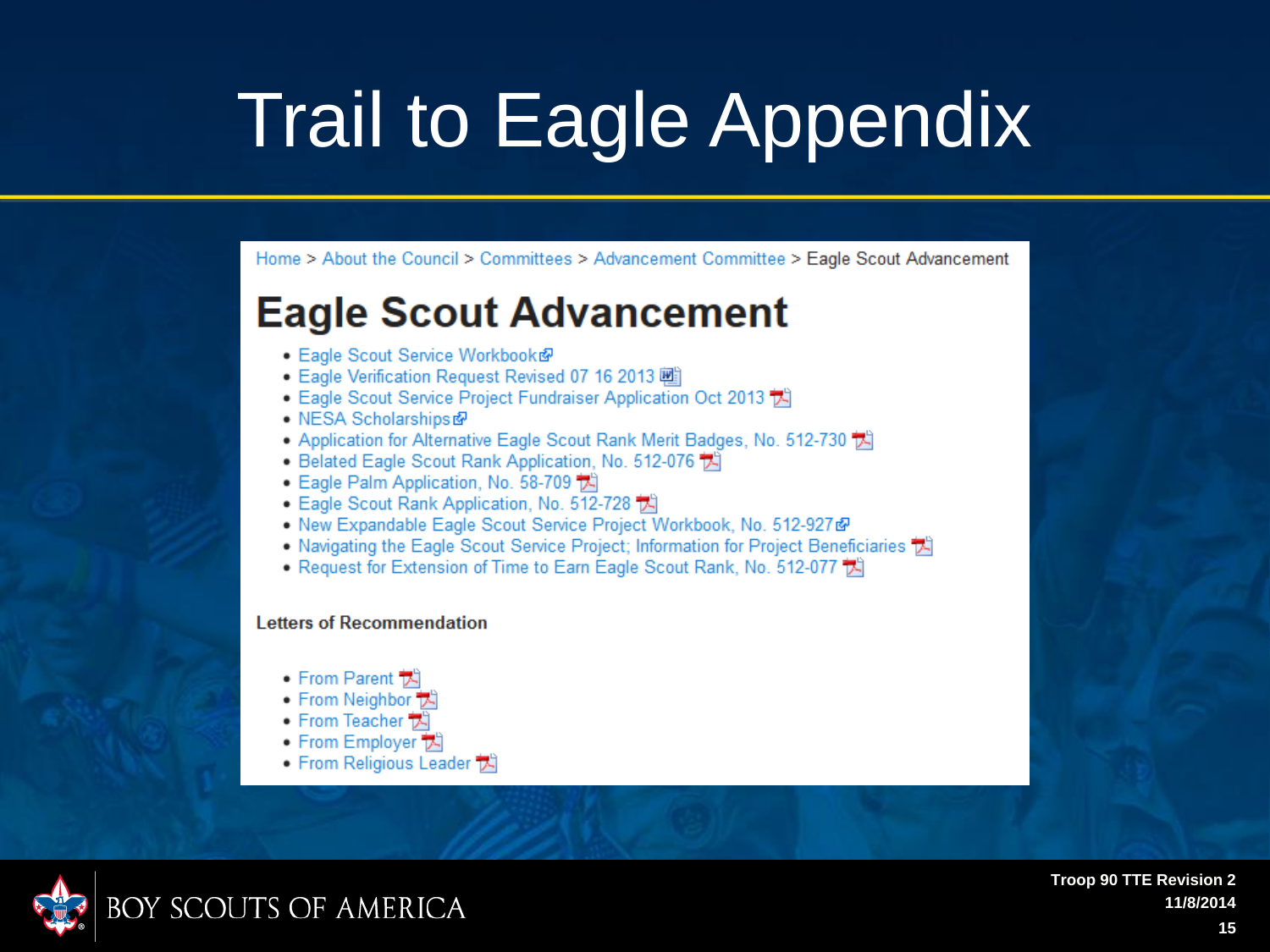#### Trail to Eagle - Sample Time Line

| Time                                | Job description     | Required workers        | Total est. man |
|-------------------------------------|---------------------|-------------------------|----------------|
|                                     |                     |                         | hours          |
| 9:00 am-10:00 am                    | Layout and mark     | 4 workers               | 4              |
|                                     | area                |                         |                |
| 10:00 am- 11:00                     | Dig outer bed limit | 6 workers               | 6              |
| am                                  | to hold back mulch  |                         |                |
| $10:00$ am $-11:00$                 | Till garden areas   | 1 adult with tiller     | $\mathbf{1}$   |
| am                                  |                     |                         |                |
| $11.00 \text{ am} - 12.00$          | Move top soil to    | 6 workers with          |                |
| pm                                  | garden bed areas    | wheelbarrows and        | 6              |
|                                     | (inner and outer)   | shovels                 |                |
| $12:00 \text{ pm} - 1:00$           | Lunch               |                         |                |
| pm                                  |                     |                         |                |
| $1:00 \text{ pm} - 3:00 \text{ pm}$ | Construct landscape | 2 adults to drill holes | 18             |
|                                     | tie border          | 1 adult to cut          |                |
|                                     |                     | angles(power saw)       |                |
|                                     |                     | 6 additional workers    |                |
|                                     |                     | to lay ties and         |                |
|                                     |                     | hammer together         |                |
| $3:00 \text{ pm} - 4:00 \text{ pm}$ | Spread topsoil in   | 6 workers               | 6              |
|                                     | beds                |                         |                |
| 4:00 pm                             | Clean up/pack up    | Everyone                |                |

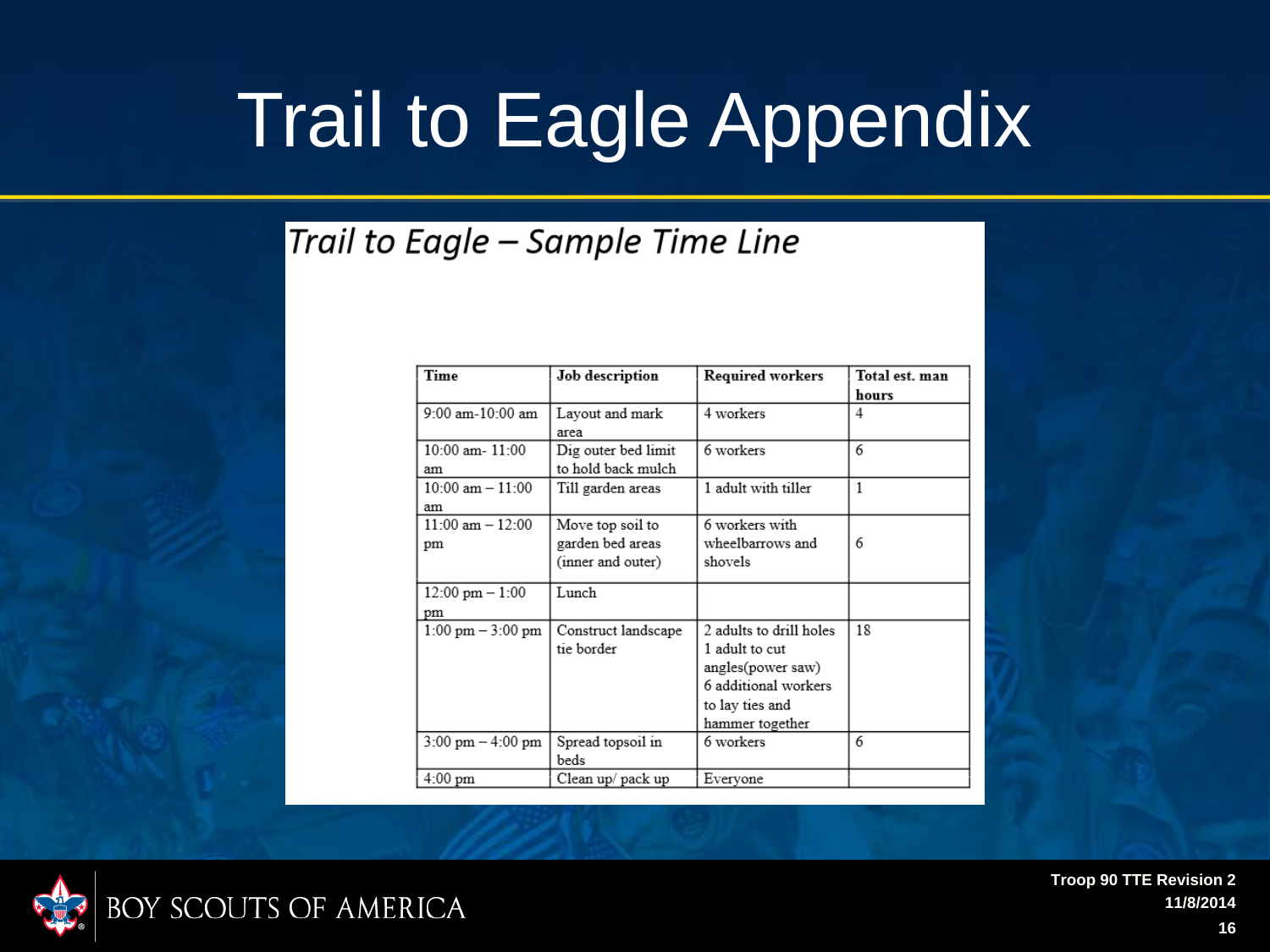#### Trail to Eagle - Sample Materials\*

|                                                      |            | Total    | Cost per  | Donated  |
|------------------------------------------------------|------------|----------|-----------|----------|
| Item                                                 | Quantity   | Costs    | each item |          |
| 4x4x8 pressure treated post                          | 6          | \$47.82  | \$7.97    | Yes      |
| 2x6x8 pressure treated board                         | 12         | \$23.64  | \$1.97    | purchase |
| Bags of post set cement                              | 12         | \$52.44  | \$4.37    | purchase |
| $3/8$ stone-red $\frac{1}{4}$ "- 2" thick gravel for |            |          |           | Yes      |
| walkway                                              | 10 tons    | \$150.00 | \$15.00   |          |
| Mulch for garden beds                                | 12 yards   | \$140.00 | \$11.67   | Yes      |
| Topsoil for garden beds                              | 12 yards   | \$360.00 | \$30.00   | Yes      |
| 3x5x8 landscaping ties for edging                    | 32         | \$127.04 | \$3.97    | purchase |
| Weed block fabric                                    | 980 sq. ft | \$90.58  | \$12.94   | Yes      |
| $3/8$ " x $3$ " Lag bolts                            | 100        | \$50.00  | \$0.50    | Yes      |
| Bushes for the outer garden                          | 20         | \$400.00 | \$20.00   | partial  |
| Flowers for the outer garden                         | 20         | \$100.00 | \$5.00    | partial  |
| Butterfly food plants for the inner                  |            |          |           | Yes      |
| garden                                               | 10         | \$150.00 | \$15.00   |          |

| estimated costs without donations.<br>Total | l estimated costs with donations |
|---------------------------------------------|----------------------------------|
|                                             |                                  |

\* Cost estimated provided in original write-up and actual costs provided in final write-up. Any unused donations must be returned to the source providing the donation.

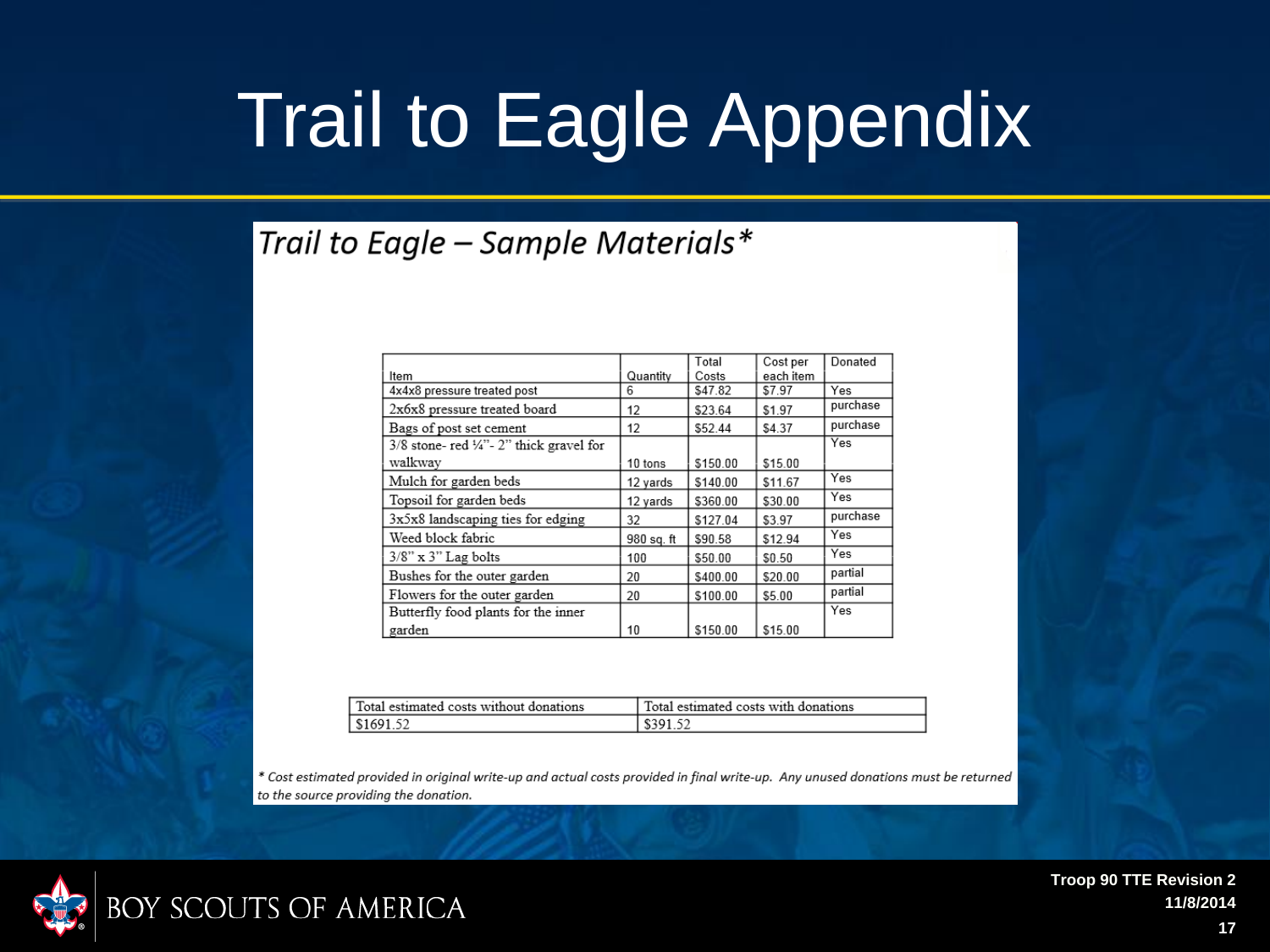#### Trail to Eagle - Sample Tool List

Tools:

- Shovels
- Wheelbarrows
- Dirt rakes
- Pick ax ٠
- Post hole diggers ٠
- Gloves
- Goggles
- Drill  $(1/2$  bit) ٠
- Generator
- Circular saws
- Hammers (2)
- Ratchet Wrenches (1 set) & Monkey Wrench
- **Tape Measures**

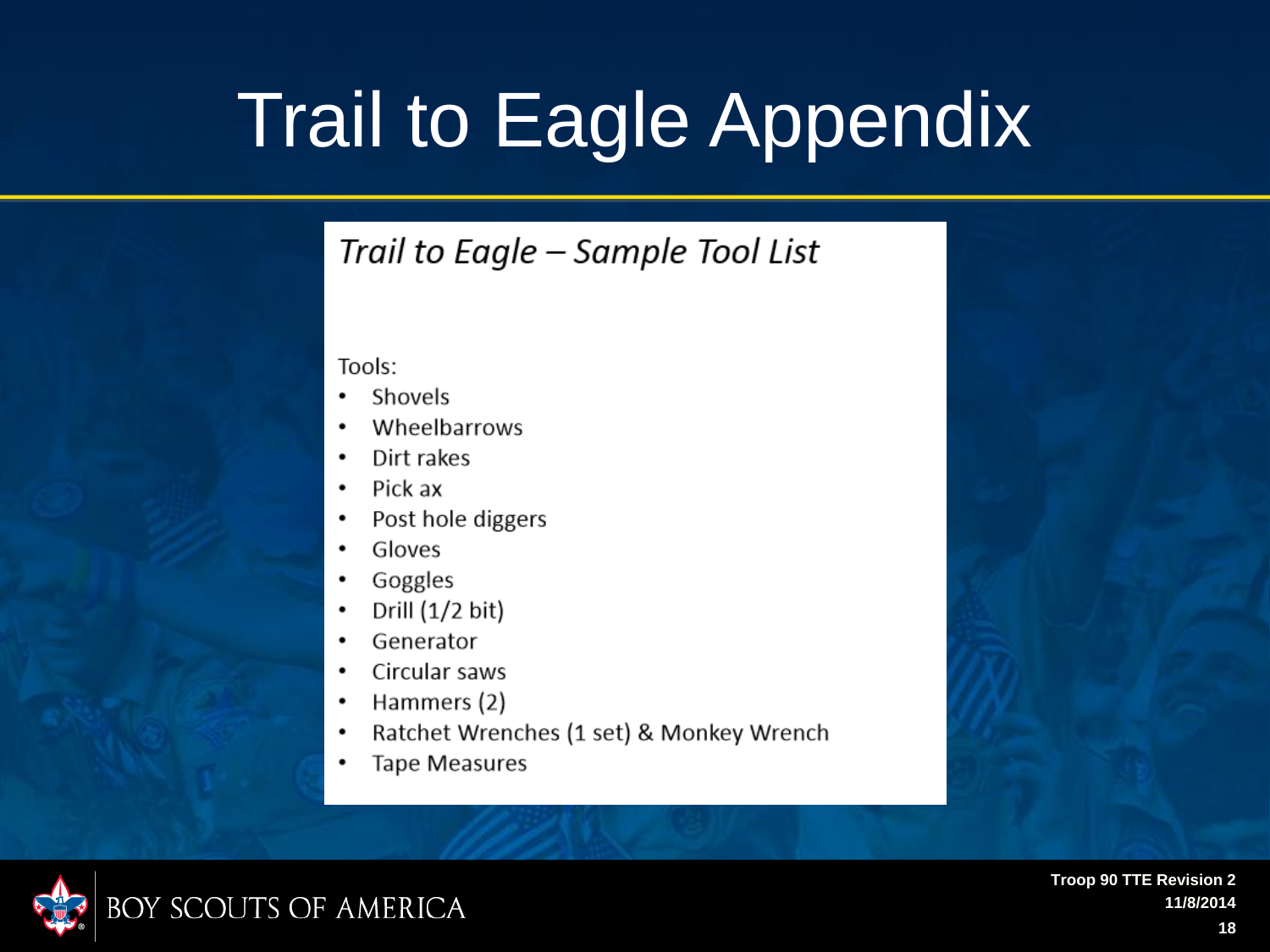#### Trail to Eagle - Sample Project Site Diagrams







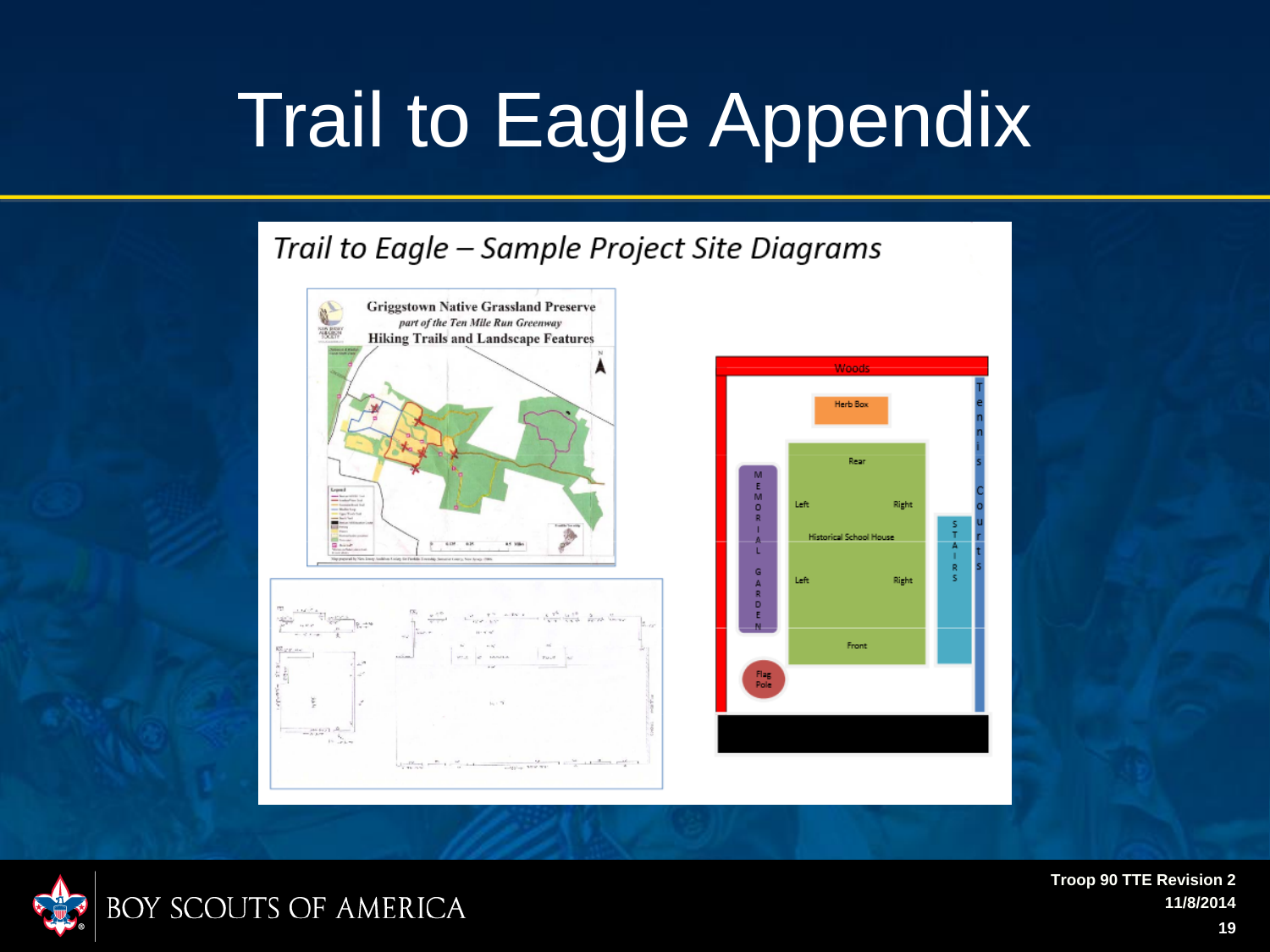#### Trail to Eagle – Leadership Competencies

#### **Leadership Competency**

Getting and Giving Information Understanding the Needs and Characteristics of the Group Knowing and Using the Resources of the Group Controlling Group Performance Counseling Setting the Example Representing the Group Problem Solving Evaluation Sharing Leadership

Manager of Learning

#### **Description**

To communicate, verbally and non verbally.

To be sensitive to one's self and to others.

To be aware of the many traditional and non-traditional resources available.

To guide the group in getting the job done and keep the group together.

To help others solve their own problems.

To show others a better way.

To represent the interests of the group to others.

To prepare a course of action and to reach goals.

To observe what takes place in a situation, observe people's reactions and understand them, and to make recommendations for improvement.

To use the style of leadership most appropriate to the context, encouraging varying levels of group participation.

To create learning situations.

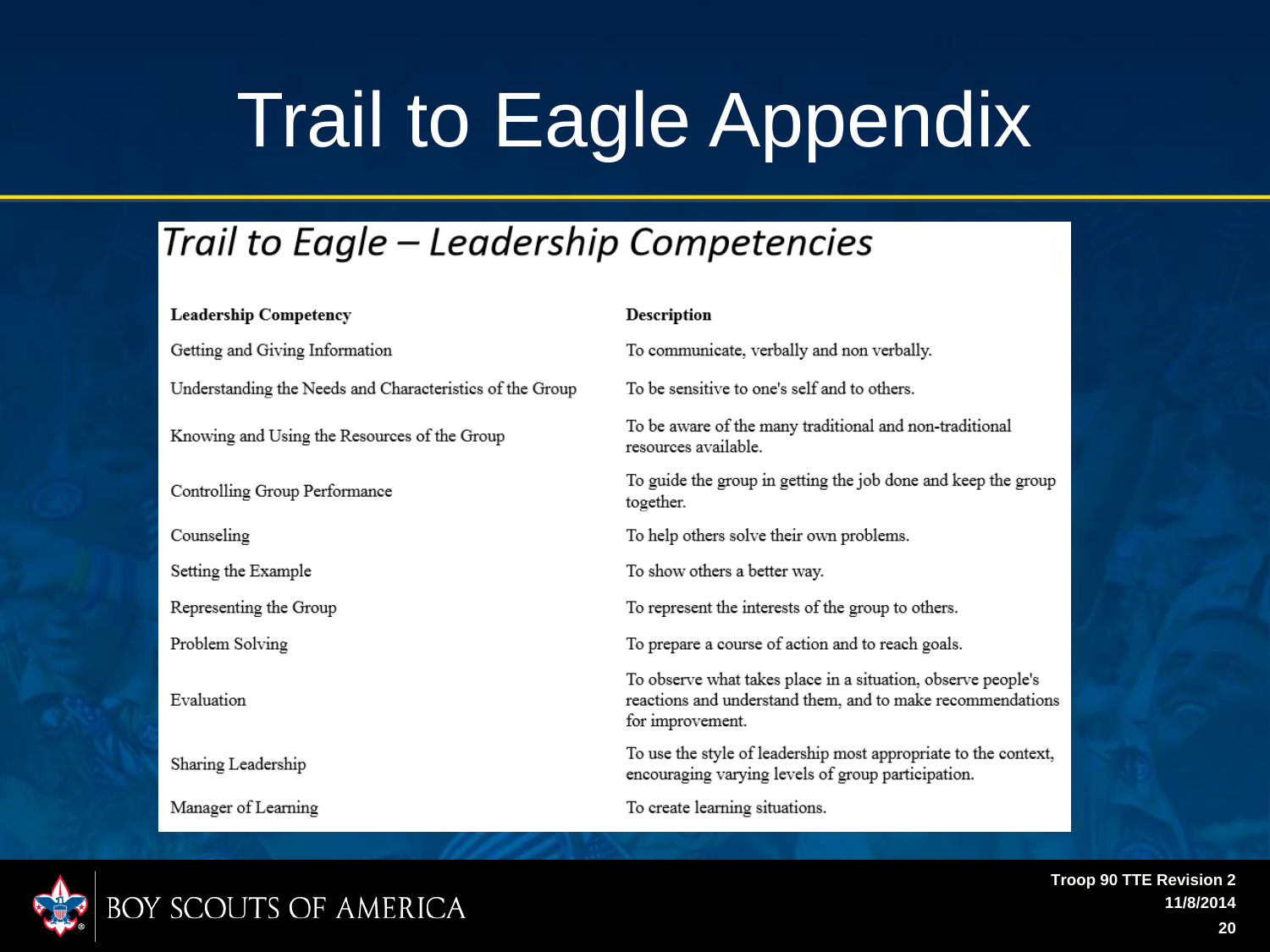#### **Contact Information**

Eagle Scout candidates should know who is involved, but contact information may be more important to unit leaders, unit committees, project beneficiaries, and council or district approval representatives in case they want to talk to one another. While it is recognized that not all the information will be needed for every project, Scouts are expected to provide as much as reasonably possible. Approval representatives must understand, however, that doing so is not part of the service project requirement.

| <b>Eagle Scout Candidate</b>                    |            |              |                         |                  |                            |         |  |
|-------------------------------------------------|------------|--------------|-------------------------|------------------|----------------------------|---------|--|
| Name:                                           |            |              |                         | Birth date:      |                            |         |  |
| Email address:                                  |            |              |                         |                  | BSA PID number*:           |         |  |
| Address:                                        |            |              | City:                   |                  | State:                     | Zip:    |  |
| Preferred telephone(s):                         |            |              |                         |                  | Life board of review date: |         |  |
| * BSA PID No., found on the BSA membership card |            |              |                         |                  |                            |         |  |
| <b>Current Unit Information</b>                 |            |              |                         |                  |                            |         |  |
| Check one:                                      | Troop      | Team<br>Crew | Ship                    | Unit Number:     |                            |         |  |
| Name of District:                               |            |              |                         | Name of Council: |                            |         |  |
| Unit Leader                                     | Check one: | Scoutmaster  | <b>Varsity Coach</b>    |                  | <b>Crew Advisor</b>        | Skipper |  |
| Name:                                           |            |              | Preferred telephone(s): |                  |                            |         |  |
| Address:                                        |            |              | City:                   |                  | State:                     | Zip:    |  |
| Email address:                                  |            |              |                         |                  |                            |         |  |
| Unit Committee Chair                            |            |              |                         |                  |                            |         |  |
| Name:                                           |            |              | Preferred telephone(s): |                  |                            |         |  |
| Address:                                        |            |              | City:                   |                  | State:                     | Zip:    |  |
| Email address:                                  |            |              |                         |                  |                            |         |  |

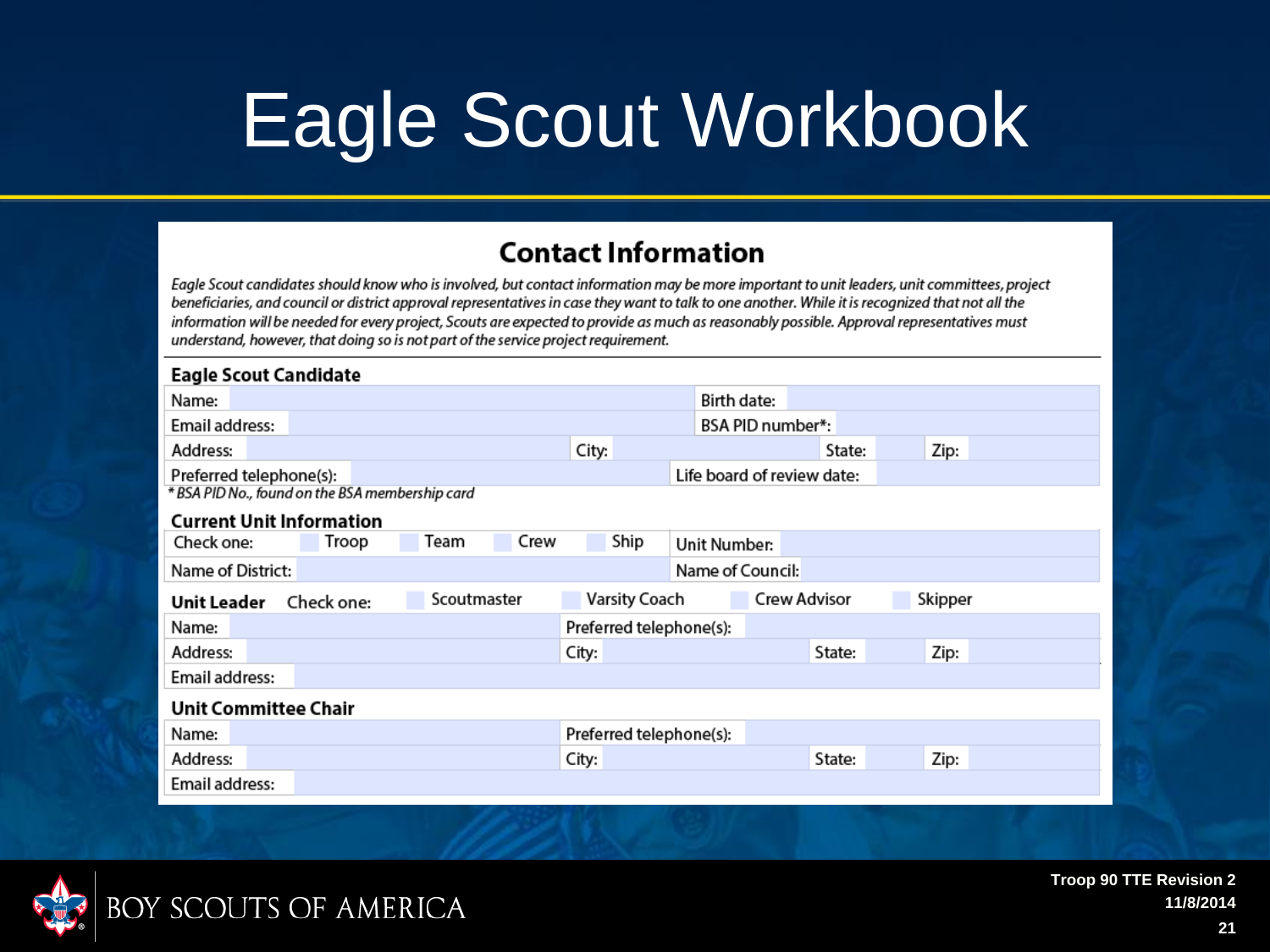| Unit Advancement Coordinator (If your unit has one)                                                                                                                                    |                         |        |      |  |  |  |
|----------------------------------------------------------------------------------------------------------------------------------------------------------------------------------------|-------------------------|--------|------|--|--|--|
| Name:                                                                                                                                                                                  | Preferred telephone(s): |        |      |  |  |  |
| Address:                                                                                                                                                                               | City:                   | State: | Zip: |  |  |  |
| Email address:                                                                                                                                                                         |                         |        |      |  |  |  |
| <b>Project Beneficiary</b> (Name of religious institution, school, or community)                                                                                                       |                         |        |      |  |  |  |
| Name:                                                                                                                                                                                  | Preferred telephone(s): |        |      |  |  |  |
| Address:                                                                                                                                                                               | City:                   | State: | Zip: |  |  |  |
| Email address:                                                                                                                                                                         |                         |        |      |  |  |  |
| <b>Project Beneficiary Representative</b> (Name of contact person for the project beneficiary)                                                                                         |                         |        |      |  |  |  |
| Name:                                                                                                                                                                                  | Preferred telephone(s): |        |      |  |  |  |
| Address:                                                                                                                                                                               | City:                   | State: | Zip: |  |  |  |
| Email address:                                                                                                                                                                         |                         |        |      |  |  |  |
| <b>Your Council Service Center</b>                                                                                                                                                     |                         |        |      |  |  |  |
| Council name:                                                                                                                                                                          | Preferred telephone(s): |        |      |  |  |  |
| Address:                                                                                                                                                                               | City:                   | State: | Zip: |  |  |  |
| Council or District Project Approval Representative<br>(Your unit leader, unit advancement coordinator, or council or district advancement chair may help you learn who this will be.) |                         |        |      |  |  |  |
| Name:                                                                                                                                                                                  | Preferred telephone(s): |        |      |  |  |  |
| Address:                                                                                                                                                                               | City:                   | State: | Zip: |  |  |  |
| Email address:                                                                                                                                                                         |                         |        |      |  |  |  |
| Project Coach (Your council or district project approval representative may help you learn who this will be.)                                                                          |                         |        |      |  |  |  |
| Name:                                                                                                                                                                                  | Preferred telephone(s): |        |      |  |  |  |
| Address:                                                                                                                                                                               | City:                   | State: | Zip: |  |  |  |
| Email address:                                                                                                                                                                         |                         |        |      |  |  |  |

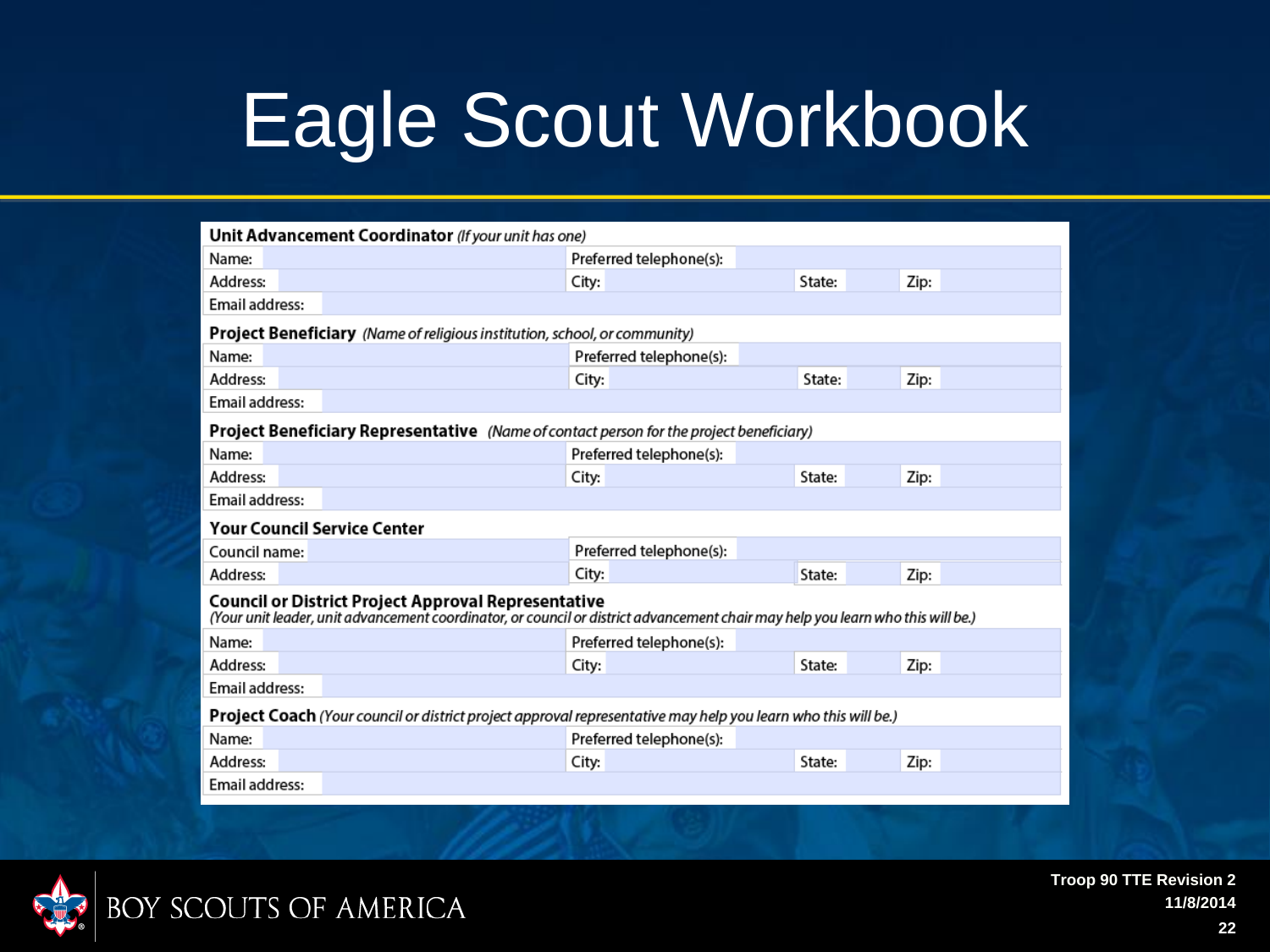| <b>Project Description and Benefit</b><br>Briefly describe your project.                                                                                           |   |                                                                         |   |  |  |  |
|--------------------------------------------------------------------------------------------------------------------------------------------------------------------|---|-------------------------------------------------------------------------|---|--|--|--|
|                                                                                                                                                                    |   |                                                                         |   |  |  |  |
| Attach sketches or "before" photographs if these will help others visualize the project.<br>Please click below to add images (JPEG, JPG, BMP, GIF, TIF, PNG, etc.) |   |                                                                         |   |  |  |  |
|                                                                                                                                                                    | X |                                                                         | x |  |  |  |
| Click above box to add an image. Click here to add an<br>image caption.                                                                                            |   | Click above box to add an image. Click here to add an<br>image caption. |   |  |  |  |
| Add Additional Image Field                                                                                                                                         |   |                                                                         |   |  |  |  |
| Tell how your project will be helpful to the beneficiary. Why is it needed?                                                                                        |   |                                                                         |   |  |  |  |
| When do you plan to begin carrying out your project?                                                                                                               |   |                                                                         |   |  |  |  |
| When do you think your project will be completed?                                                                                                                  |   |                                                                         |   |  |  |  |

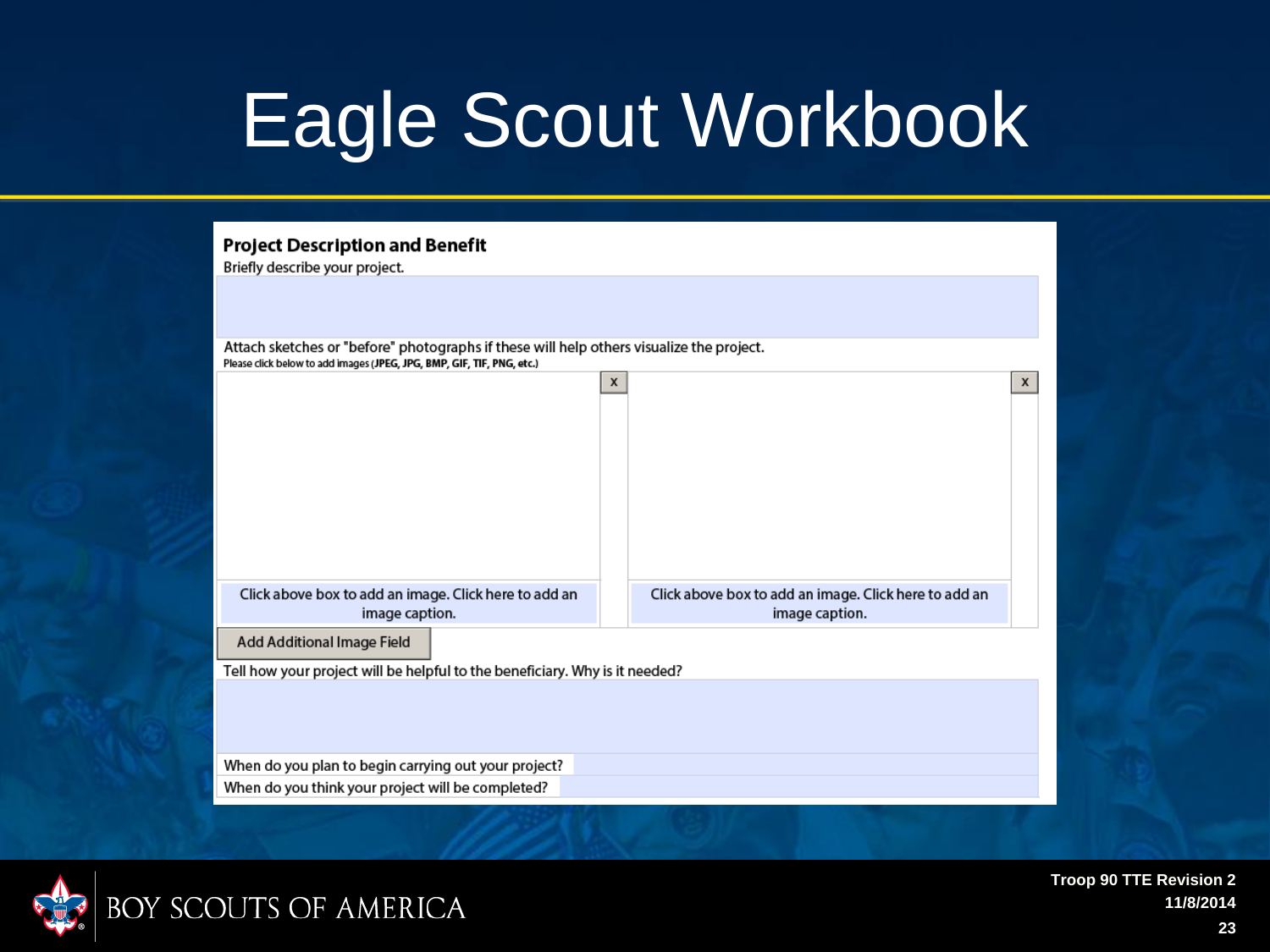#### **Giving Leadership**

Approximately how many people will be needed to help on your project? Where will you recruit them (unit members, friends, neighbors, family, others)? Explain:

What do you think will be most difficult about leading them?

#### **Materials**

Materials are things that become part of the finished project, such as lumber, nails, and paint.

What types of materials, if any, will you need? You do not yet need a detailed list of exact quantities, but you must show you have a reasonable idea of what is required. For example, for lumber, include basic dimensions such as 2" x 4" or 4" x 4".

**Supplies** Supplies are things you use up, such as food and refreshments, gasoline, masking tape, tarps, safety supplies, and garbage bags. What kinds of supplies, if any, will you need? You do not yet need a detailed list or exact quantities, but you must show you have a reasonable idea of what is required.

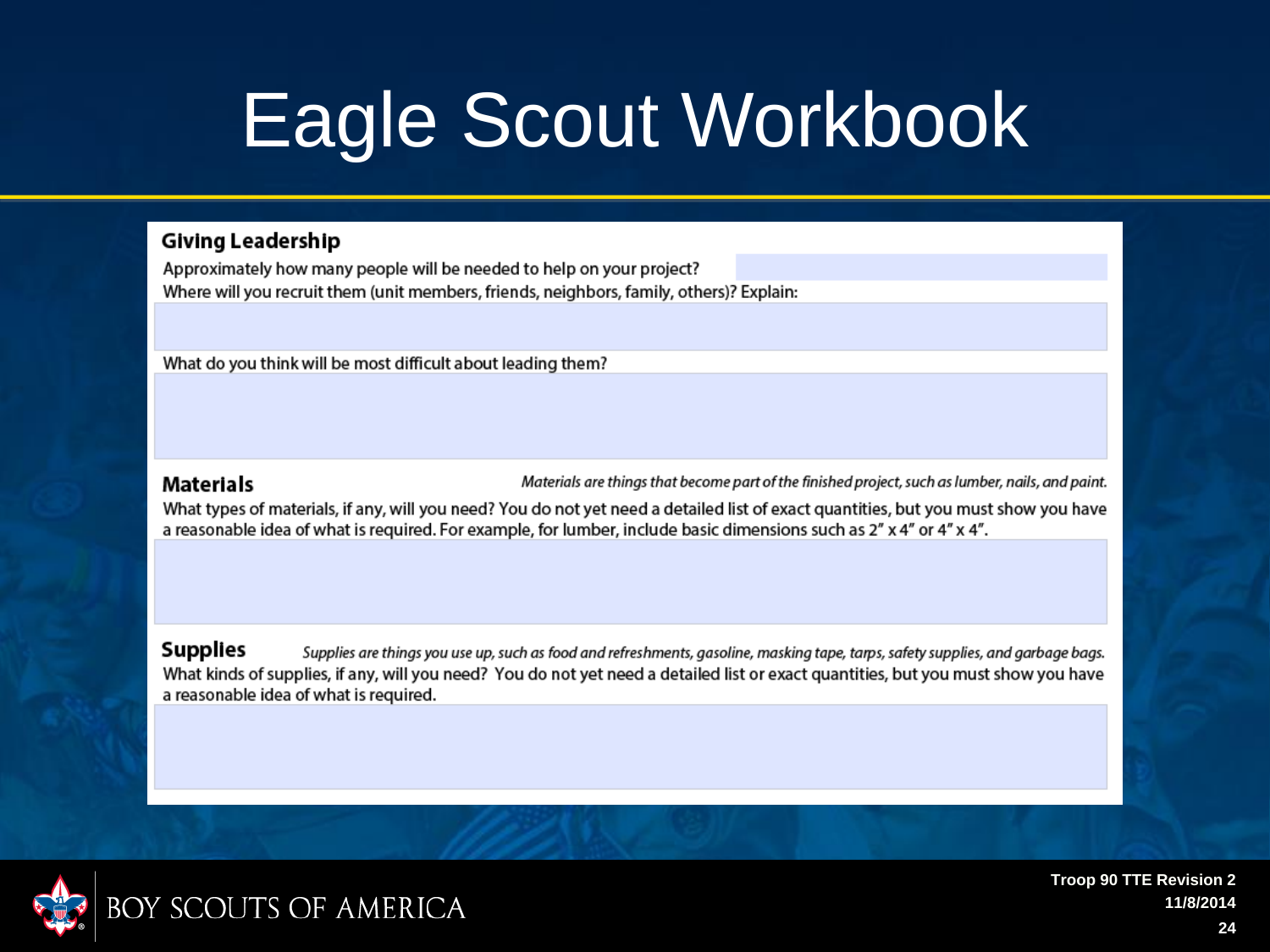#### **Tools**

Include tools, and also equipment, that will be borrowed, rented, or purchased. What tools or equipment, if any, will you need? You do not need a detailed list yet, but you must show you have a reasonable idea of what is required.

**Other Needs** Items that don't fit the above categories; for example, parking or postage, or services such as printing or pouring concrete, etc. What other kinds of expenses do you think you might encounter?

**Permits and Permissions** Note that property owners should obtain and pay for permits. Will permissions or permits (such as building permits) be required for your project? Who will obtain them? How long will it take?

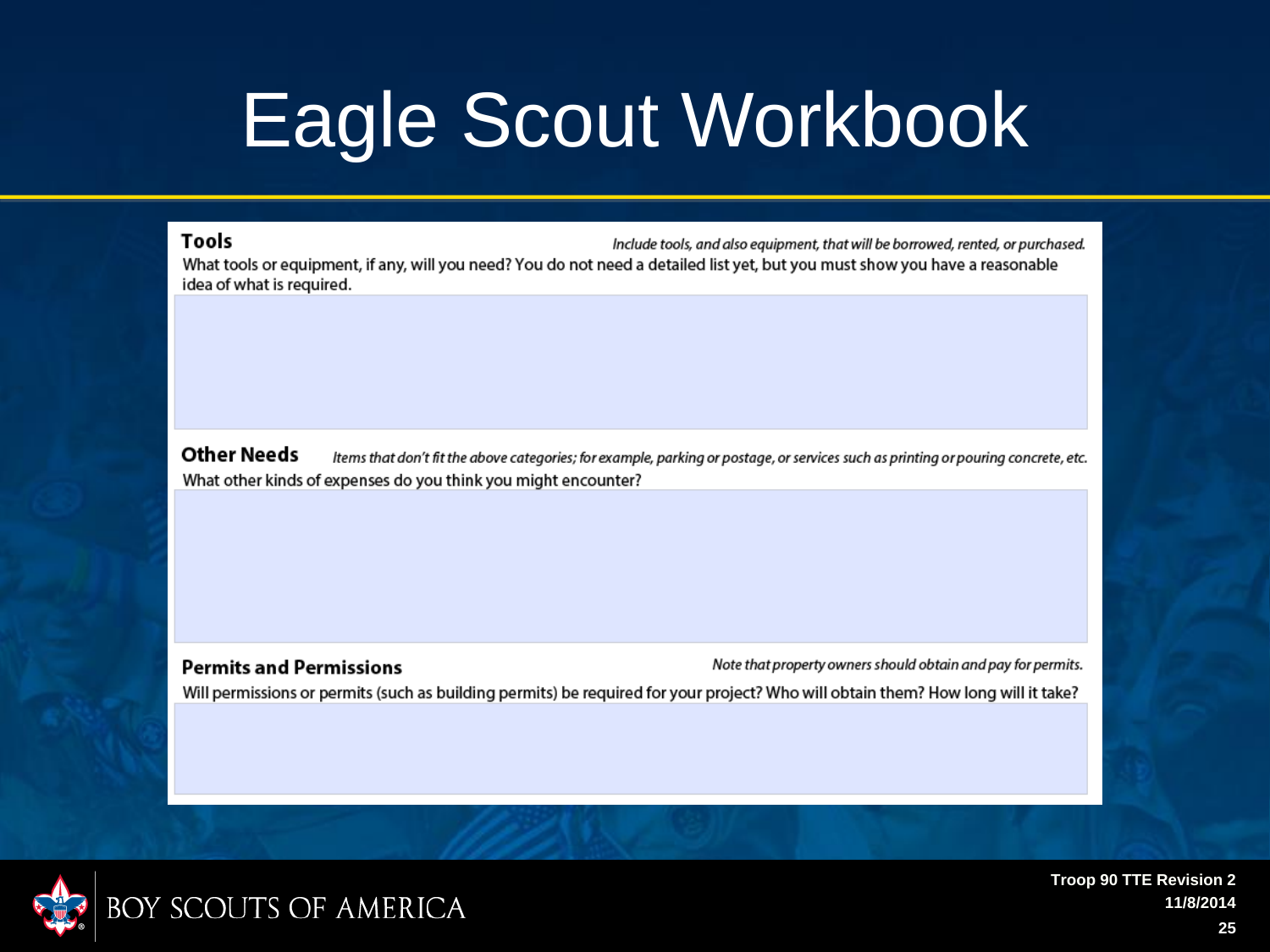#### **Preliminary Cost Estimate**

You do not need exact costs yet. Reviewers will just want to see if you can reasonably expect to raise enough money to cover an initial estimate of expenses. Include the value of donated material, supplies, tools, and other items. It is not necessary to include the value of tools or other items that will be loaned at no cost. Note that if your project requires a fundraising application, you do not need to submit it with your proposal.

| Enter estimated expenses below:<br>(Include sales tax if applicable) |  | <b>Fundraising:</b> Explain how you will raise the money to pay for the total costs. If you intend to seek<br>donations of actual materials, supplies, etc., then explain how you plan to do that, too. |
|----------------------------------------------------------------------|--|---------------------------------------------------------------------------------------------------------------------------------------------------------------------------------------------------------|
| Materials:                                                           |  |                                                                                                                                                                                                         |
| Supplies:                                                            |  |                                                                                                                                                                                                         |
| Tools:                                                               |  |                                                                                                                                                                                                         |
| Other:                                                               |  |                                                                                                                                                                                                         |
| Total costs:                                                         |  |                                                                                                                                                                                                         |

#### **Project Phases**

Think of your project in terms of phases, and list what they might be. The first may be to complete your final plan. Other phases might include fundraising, preparation, execution, and reporting. You may have as many phases as you want, but it is not necessary to become overly complicated; brief, one line descriptions are sufficient.

| ∍       |             |
|---------|-------------|
|         |             |
| г       |             |
| 6.      |             |
| ¬<br>,, |             |
| 8.      |             |
|         | Add a Phase |